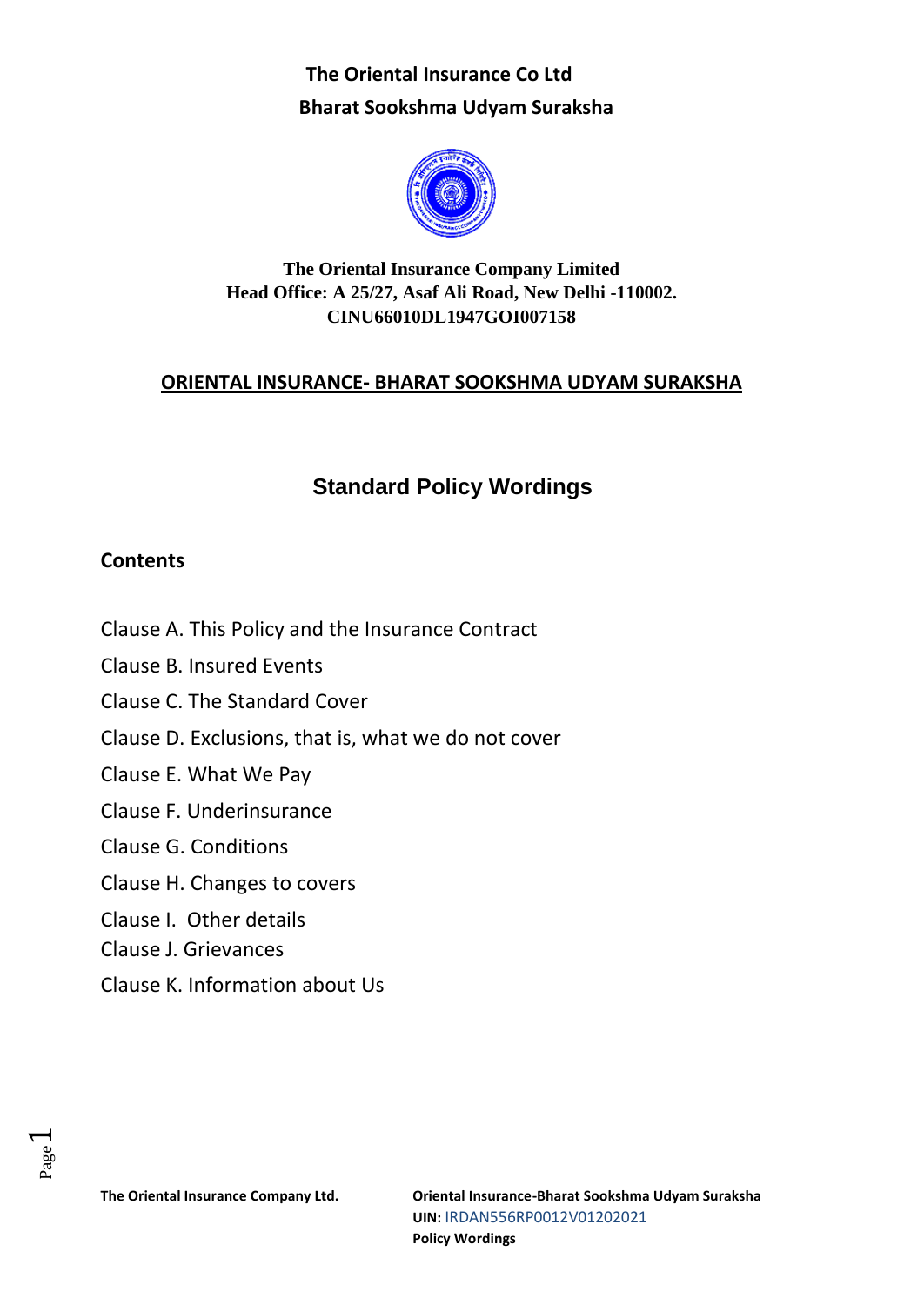You chose this **Bharat Sookshma Udyam Suraksha** Policy and applied to Us for insurance covers of your choice. You paid us the premium and gave us information about Yourself, Your Business and Your Property. Based on Your confirmation that this information is true and correct, and in return of accepting the Premium You have paid Us, We promise to provide you insurance as stated in this Policy Document and the Policy Schedule attached to it.

## **Clause A. This Policy and the Insurance Contract**

- 1. **Your Policy:** This **Bharat Sookshma Udyam Suraksha** Policy is a contract between You and Us as stated in the following:
	- i. This Policy document;
	- ii. The Policy Schedule attached to this Policy document;
	- iii. Any Endorsement attached to and forming part of this Policy document;
	- iv. Any Add-on to this Policy that You may have purchased from Us;
	- v. The proposal and all declarations made by You or on Your behalf;

#### 2. **To whom this Policy is issued and what it covers:**

(i). This Policy is issued to You and covers Your Insured Property relating to Your Business as mentioned in the Policy Schedule, where the total value at risk across all insurable asset classes at one location is not exceeding ₹ 5 Crore (Rupees Five Crore only) at the policy Commencement Date. Provided, if the value at risk for all Insurable Assets exceeds ₹ 5 Crore during the Policy Period, this policy shall, on expiry, be replaced by the applicable policy.

(ii). If more than one person is insured under this policy, each of You is a joint policyholder. Any notice or letter We give to any of You will be considered as given to all of You. Any request, statement, representation, claim or action of any one of You will bind all of You as if made by all of You.

 (iii). If You have mortgaged, pledged or hypothecated any Insured Property with a Bank, the Policy Schedule will show an 'Agreed Bank Clause' and the name of such Bank. The terms and conditions of this arrangement will be added to the Policy as an additional Clause.

- 3. **The Policy Schedule**: The Policy Schedule is an important document about Your insurance cover. It shows:
	- i. Your personal details,
	- ii. the Policy Period,
	- iii. the description of Your Insured Property,
	- iv. the total Sum Insured, the Sum Insured for each cover, or for each block, set or category of Insured Property, and its limits and sub-limits for each and every location,

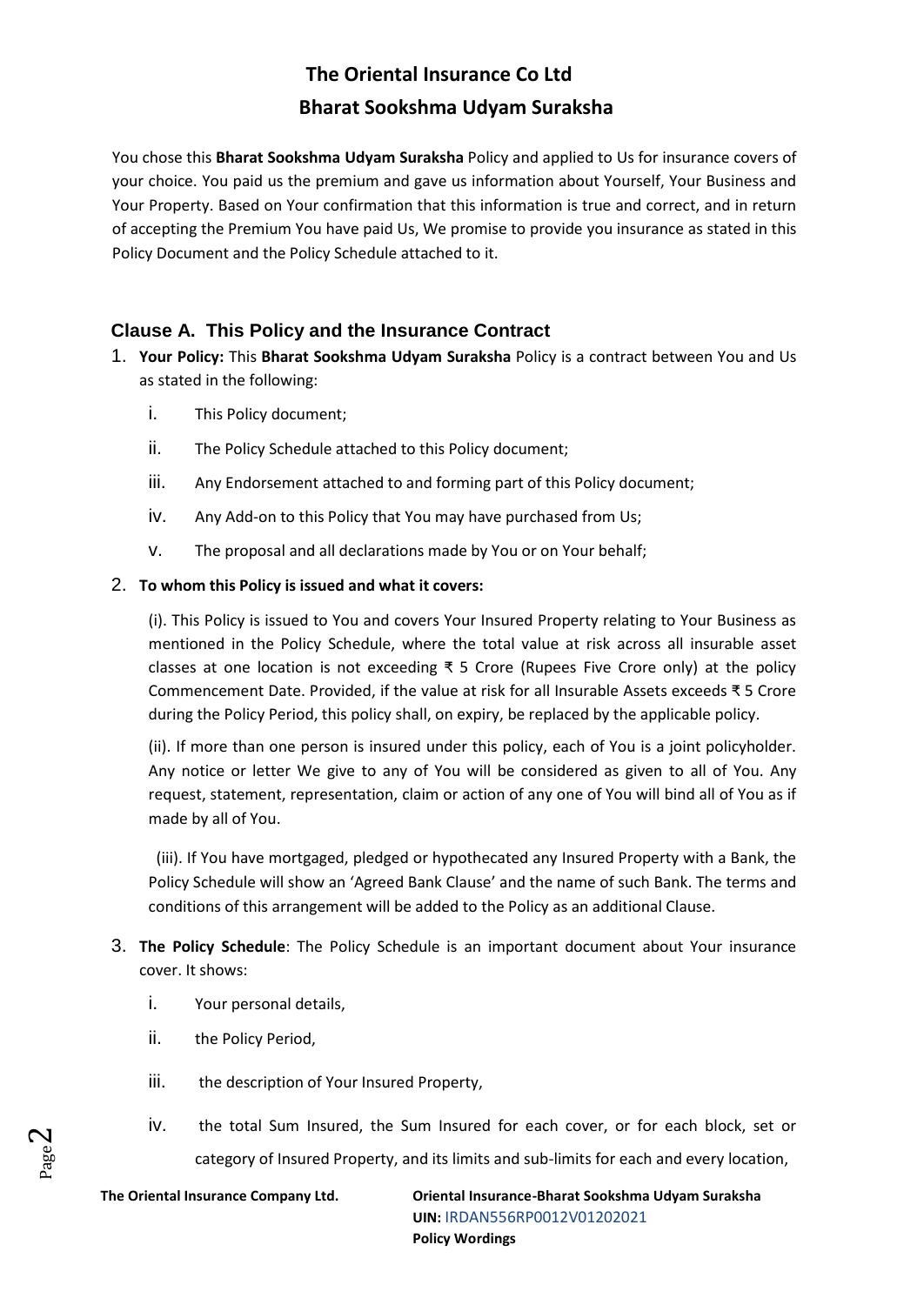- v. the insurance covers You have purchased,
- vi. the premium You have paid for these insurance covers,
- vii. add-on covers opted by You,
- viii. other important and relevant aspects and information.
- 4. **Special Meanings of Words:** Words stated in the table below have a special meaning throughout this Policy and the Policy Schedule. These words with special meaning are stated in the Policy with the first letter in capitals.

| Word/s              | <b>Specific meaning</b>                                                                                                                                                                                                        |
|---------------------|--------------------------------------------------------------------------------------------------------------------------------------------------------------------------------------------------------------------------------|
| <b>Agreed Value</b> | An amount agreed between You and Us at the Policy Commencement<br>Date for items the value of which cannot be ascertained.                                                                                                     |
| <b>Bank</b>         | A bank or any financial institution                                                                                                                                                                                            |
| <b>Building</b>     | Any building or structure in Your Premises, where You carry on Your<br>Business.<br>It includes:                                                                                                                               |
|                     | a. Basement (if any), all fixtures and fittings permanently attached to<br>the floor, walls or roof like electrical wiring, antennas etc.                                                                                      |
|                     | b. The following 'additional structures' located on Your Premises and<br>used for Your Business, that are shown in the Policy Schedule:                                                                                        |
|                     | i.<br>garage, out-houses, security sheds, towers, verandah or<br>porch, tanks, compound walls,<br>retaining walls, fences, gates and internal roads,                                                                           |
|                     | ii.<br>lifts, hoists,                                                                                                                                                                                                          |
|                     | iii. solar panels, wind turbines and air conditioning systems,<br>central heating systems, security systems and cameras,<br>electrical installations, fire alarm, fire sprinkler systems, power<br>lines, power installations, |
|                     | water, gas and sewage pipeline within Your premises or<br>iv.<br>Any other structure shown in the Policy schedule<br>V.                                                                                                        |
|                     |                                                                                                                                                                                                                                |

Page ო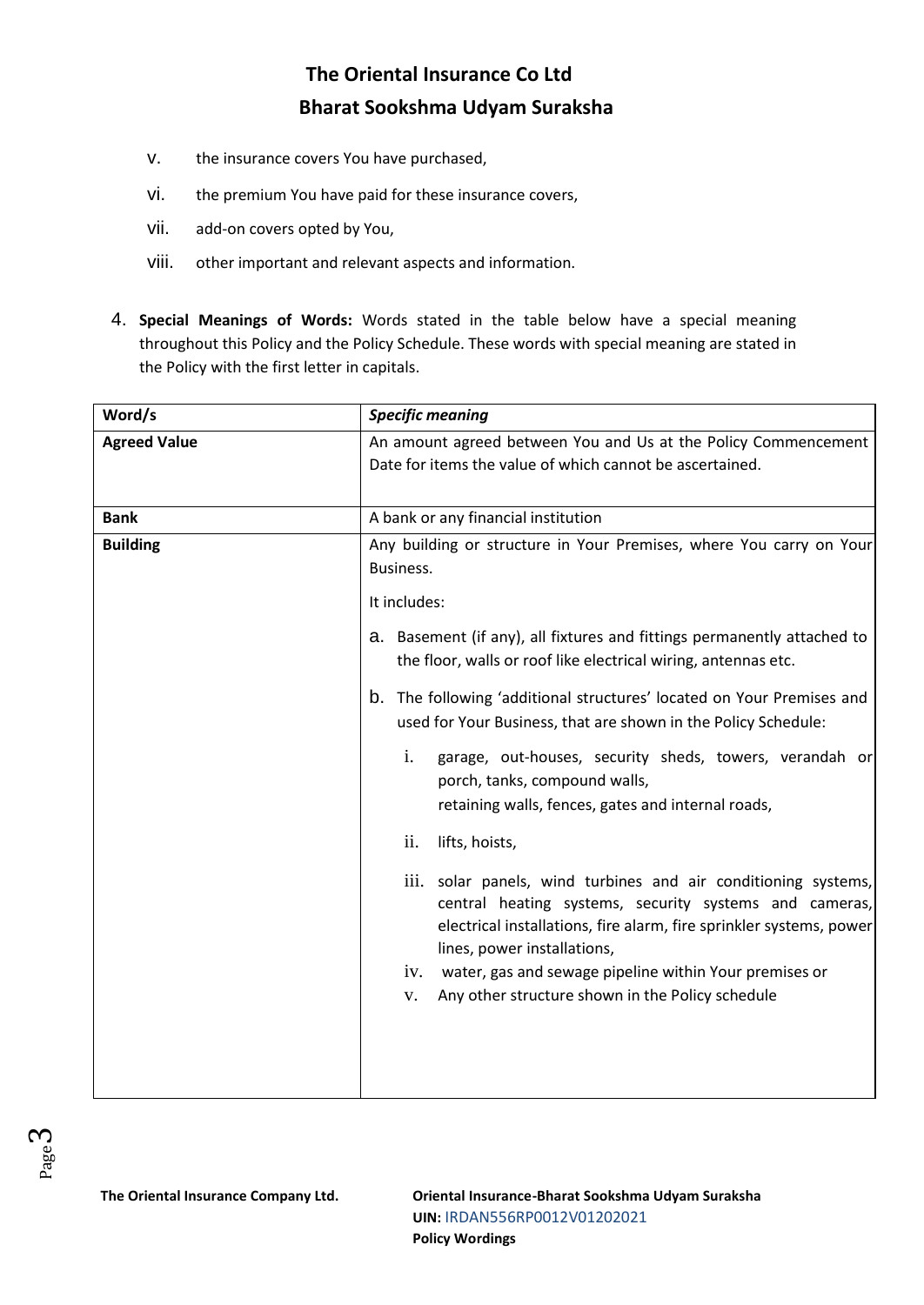| <b>Business</b>            | Your commercial enterprise, trade or profession as shown in the Policy<br>Schedule.                                                                                                                                                                                                                                                                                                                             |
|----------------------------|-----------------------------------------------------------------------------------------------------------------------------------------------------------------------------------------------------------------------------------------------------------------------------------------------------------------------------------------------------------------------------------------------------------------|
| <b>Commencement Date</b>   | It is the date and time from which the insurance cover under this Policy<br>begins. It is shown in the Policy Schedule.                                                                                                                                                                                                                                                                                         |
| <b>Contents</b>            | Those articles or things in Your Premises that are not permanently<br>attached or fixed to the structure of Your Premises.                                                                                                                                                                                                                                                                                      |
| <b>Endorsement</b>         | A written amendment to the Policy that We make (additions, deletions,<br>modifications, exclusions, or conditions of an insurance policy) which<br>may change the terms or scope of the original policy.                                                                                                                                                                                                        |
| <b>Excess</b>              | It is the amount that You must bear in each and every claim before We<br>become liable to pay.                                                                                                                                                                                                                                                                                                                  |
| <b>Insurable Assets</b>    | All Buildings, Plant and Machinery, Furniture, Fixtures and Fittings,<br>Stocks and other Contents which, for the purposes of Your Business on<br>any one location, You own, or hold as tenant or occupant, or hold in<br>trust or on commission, or are legally responsible for as part of Your<br>trade, even if You have not taken insurance cover for any of them.                                          |
| <b>Insured Property</b>    | The Building, Plant and Machinery, Furniture, Fixture and Fittings,<br>Stocks and any other Contents that are declared and insured by You<br>under this Policy, and are located in Your Premises unless specifically<br>stated in this Policy. The Insured Property is shown in the Policy<br>Schedule.                                                                                                         |
| <b>Kutcha Construction</b> | Building(s) having walls and/or roofs of wooden planks/thatched leaves<br>grass/hay of any kind/bamboo/plastic<br>and/or<br>cloth/asphalt/canvas/tarpaulin and the like.                                                                                                                                                                                                                                        |
| <b>Market Value</b>        | Market Value means new Replacement/Reinstatement Value minus<br>depreciation reckoned as on the date of loss.                                                                                                                                                                                                                                                                                                   |
| <b>Money</b>               | Cash, bank and currency notes, credit cards, telephone cards, cheques,<br>crossed banker's drafts, postal orders, luncheon vouchers, current<br>postage stamps, trading stamps, National Savings Certificates, Premium<br>Bonds, credit sales vouchers or receipts, unexpired units in franking<br>machines, gift tokens and consumer redemption vouchers belonging to<br>You or for which You are responsible. |



**Partial Loss Any loss other than Total Loss.** 

Page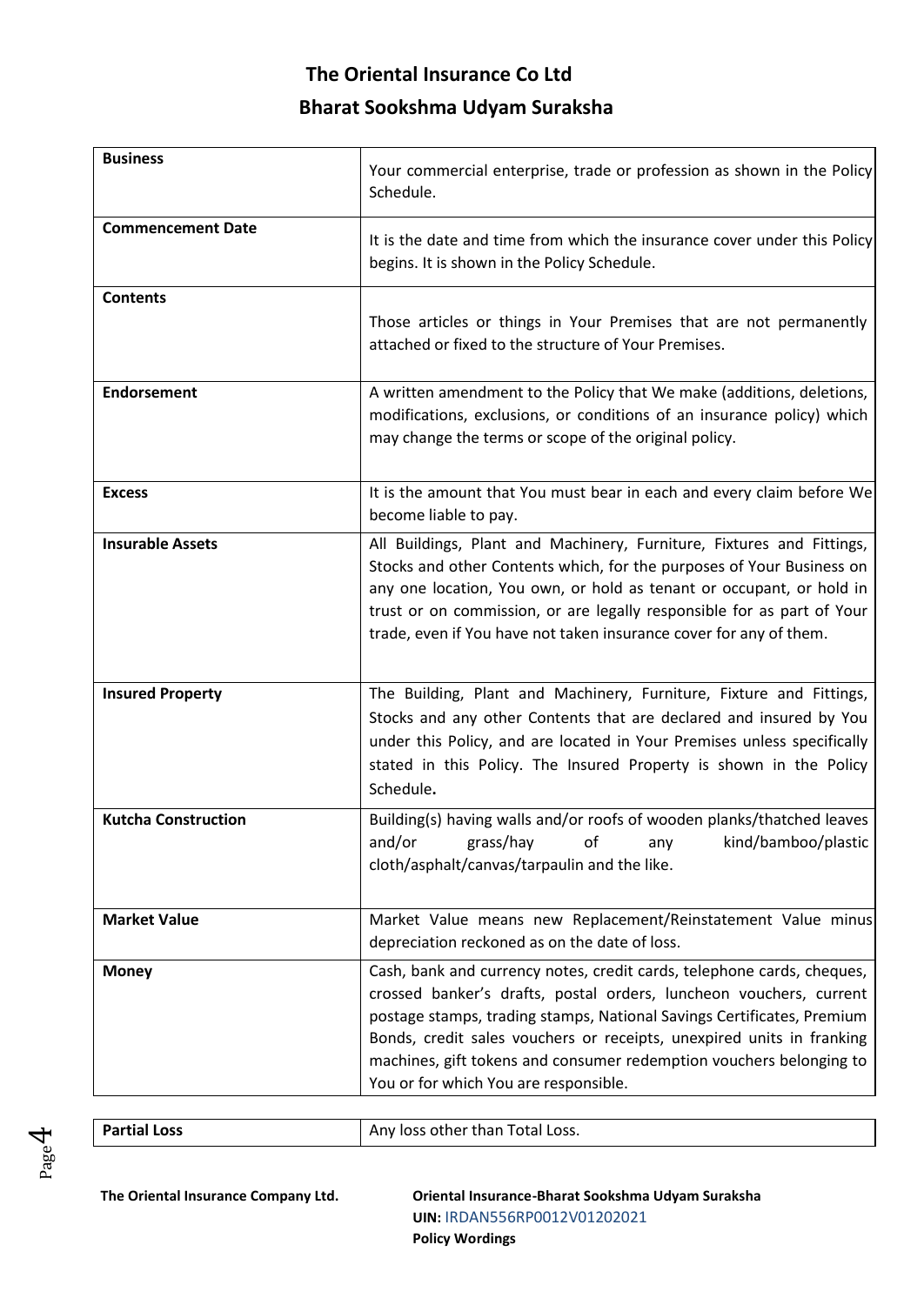| <b>Plant and Machinery</b> | All equipment, machinery, pipes and cables, spares, computers, servers<br>and preloaded licensed system software located within any structure or<br>in the open area of Your Premises.<br>It includes<br>machines under repair,<br>i.<br>ii.<br>machines taken on hire or lease, or through any system of<br>purchase of goods,<br>iii. foundation, bedding or setting of the machines, or<br>accessories of machines.<br>iv. |  |
|----------------------------|-------------------------------------------------------------------------------------------------------------------------------------------------------------------------------------------------------------------------------------------------------------------------------------------------------------------------------------------------------------------------------------------------------------------------------|--|
| <b>Policy Period</b>       | Policy period means the period commencing from the effective date<br>and time as shown in the Policy Schedule and terminating at Midnight<br>on the expiry date as shown in the Policy Schedule or on the<br>termination of or the cancellation of Insurance as provided for in Clause<br>G (III) of this Policy, whichever is earlier.                                                                                       |  |
| <b>Policy Schedule</b>     | The document accompanying and forming part of the Policy that gives<br>Your details and of Your insurance cover, as described in Clause A (3) of<br>this Policy.                                                                                                                                                                                                                                                              |  |
| Premium                    | The premium is the amount You pay Us for this insurance. The Policy<br>Schedule shows the amount of premium for the Policy Period and all<br>other taxes and levies.                                                                                                                                                                                                                                                          |  |
| <b>Pucca Construction</b>  | Construction other than Kutcha Construction.                                                                                                                                                                                                                                                                                                                                                                                  |  |
| Reinstatement/Replacement  | Reinstatement/Replacements defined as:<br>i.<br>the reconstruction of buildings or replacement of other<br>property lost or destroyed.<br>ii.<br>the repair or partial replacement of property damaged.<br>In either case, to a condition substantially the same as but not superior,                                                                                                                                         |  |
|                            | better or more extensive than its condition if it were new on the date it<br>is damaged or destroyed.                                                                                                                                                                                                                                                                                                                         |  |

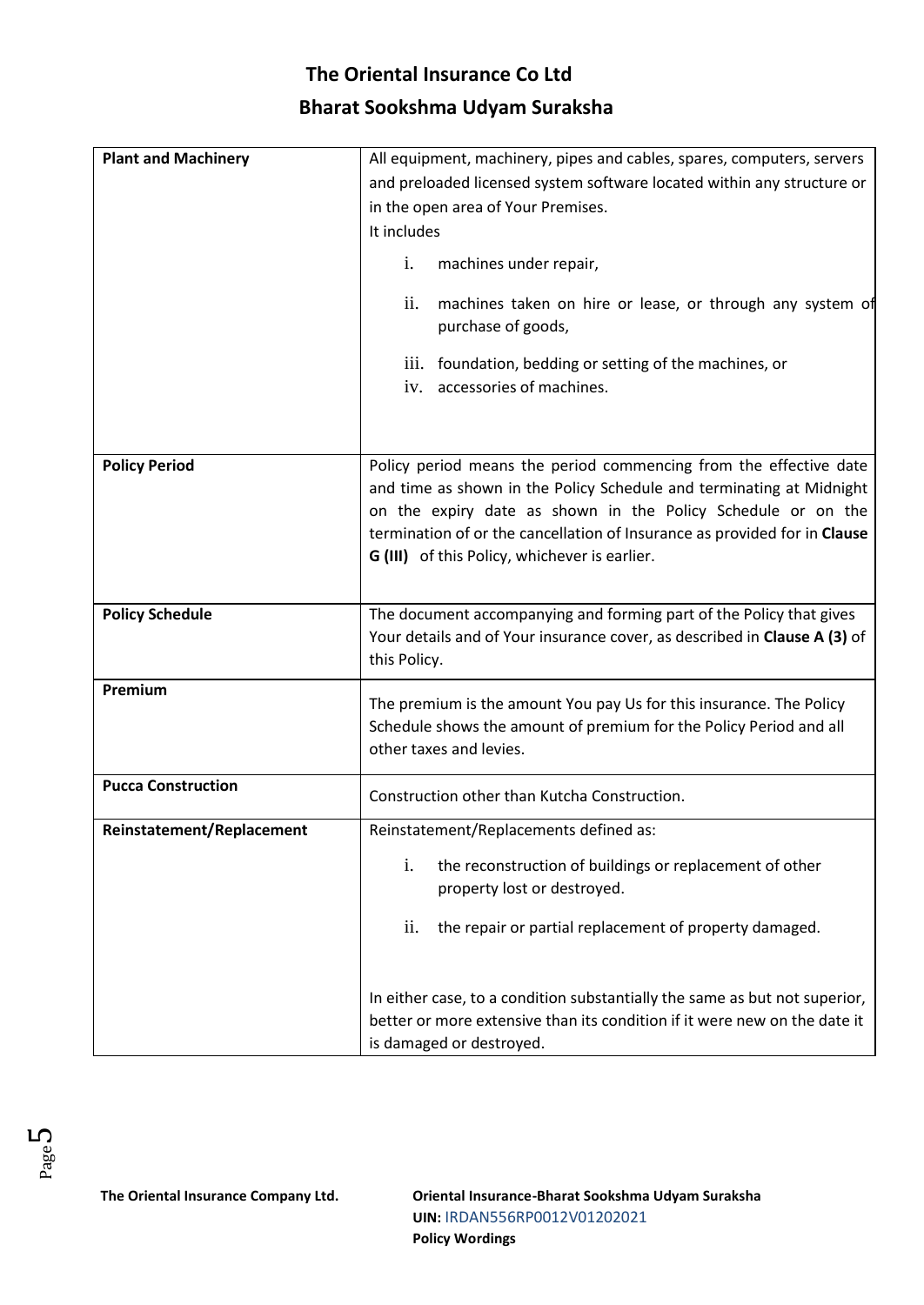| <b>Reinstatement/Replacement Value</b> | This is the amount at which the Insured Property can be reinstated or<br>replaced by a similar property, without deducting depreciation, and to<br>the extent required to bring that Property to a condition substantially<br>the same as, but not superior, better or more extensive than its<br>condition if it were new on the date it is damaged or destroyed. |  |
|----------------------------------------|--------------------------------------------------------------------------------------------------------------------------------------------------------------------------------------------------------------------------------------------------------------------------------------------------------------------------------------------------------------------|--|
| <b>Stocks</b>                          | Any stock of goods or merchandise. It may<br>be:                                                                                                                                                                                                                                                                                                                   |  |
|                                        | i.<br>Finished goods, semi-finished goods, stock in process,<br>stock invoiced and ready for dispatch,                                                                                                                                                                                                                                                             |  |
|                                        | ii.<br>Raw materials, packing materials, or                                                                                                                                                                                                                                                                                                                        |  |
|                                        | iii.<br>Stock held in trust for which you are responsible.                                                                                                                                                                                                                                                                                                         |  |
|                                        | iv. Stock in Open in the Insured Premises                                                                                                                                                                                                                                                                                                                          |  |
| <b>Sum Insured</b>                     | The amount shown as Sum Insured in the Policy Schedule. It represents<br>Our maximum liability for each cover or part of cover and for each loss,<br>as applicable.                                                                                                                                                                                                |  |
| <b>Total Loss</b>                      | A situation where the Insured Property or item is completely destroyed,<br>lost, or damaged beyond retrieval or repair, or the cost of repairing it is<br>more than the Sum Insured of that item or in total.                                                                                                                                                      |  |
| We, Us, Our, Insurer                   | The Oriental Insurance Company that has provided insurance cover<br>under this policy; of the company.                                                                                                                                                                                                                                                             |  |
| You, Your, Insured                     | The Insured Person/s, Company or other entity shown in the Policy<br>Schedule who has/have purchased Insurance Cover under this Policy; of<br>such Insured Person/s                                                                                                                                                                                                |  |
| <b>Your Premises</b>                   | The premise in which You carry on Business that is occupied by You for<br>the purposes of Business declared to Us and is reflected in the Policy<br>Schedule.                                                                                                                                                                                                      |  |

Page 6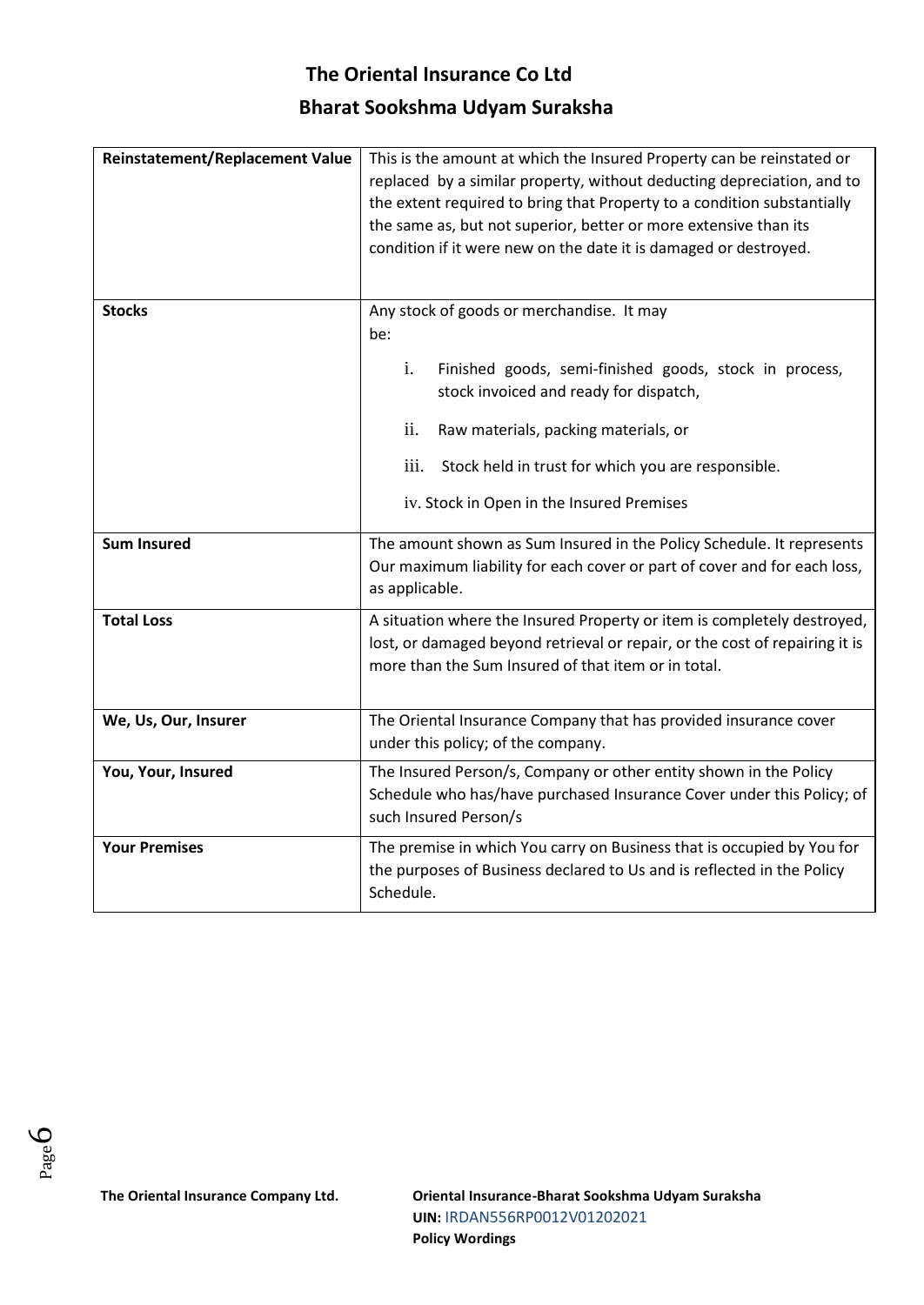## **Clause B. Insured Events**

Page  $\overline{\phantom{a}}$ 

We give insurance cover for physical loss or damage, or destruction caused to Insured Property by the following unforeseen events occurring during the Policy Period.

The events covered are given in Column A and those not covered in respect of these events are given in Column B.

|    | <b>Column A</b>                                                                                                 | <b>Column B</b>                                                                                                                                                                                                                                                                                                                                                                        |
|----|-----------------------------------------------------------------------------------------------------------------|----------------------------------------------------------------------------------------------------------------------------------------------------------------------------------------------------------------------------------------------------------------------------------------------------------------------------------------------------------------------------------------|
|    | We cover physical loss or damage, or<br>destruction caused to the Insured<br>Property by                        | We do not cover<br>loss or damage,<br>or<br>destruction caused to the Insured Property by                                                                                                                                                                                                                                                                                              |
| 1. | including<br>due<br>Fire,<br>to<br>its<br>own<br>fermentation, or natural heating or<br>spontaneous combustion. | caused by<br>a. its undergoing any heating or drying<br>process, or<br>burning of Insured Property by order of any<br>b.<br>Public Authority.                                                                                                                                                                                                                                          |
| 2. | Explosion or Implosion                                                                                          | a. caused to boilers, economizers or other<br>vessels, machinery or apparatus in which<br>steam is generated, or their contents,<br>resulting from their own explosion or<br>implosion, or<br>b. caused by centrifugal forces.                                                                                                                                                         |
| 3. | Lightning                                                                                                       |                                                                                                                                                                                                                                                                                                                                                                                        |
| 4. | Earthquake, volcanic eruption, or other -<br>convulsions of nature                                              |                                                                                                                                                                                                                                                                                                                                                                                        |
| 5. | Storm, Cyclone, Typhoon, Tempest,<br>Hurricane, Tornado,<br>Tsunami, Flood and Inundation,                      |                                                                                                                                                                                                                                                                                                                                                                                        |
| 6. | Subsidence of the land on which<br>Your Premises stand, Landslide,<br>Rockslide                                 | caused by<br>a. normal cracking, settlement or bedding<br>down of new structures,<br>the settlement or movement of made up<br>b.<br>ground,<br>C. coastal or river erosion,<br>d. d. defective design or workmanship or use<br>of defective materials, or<br>e. demolition,<br>structural<br>construction,<br>alterations or repair of any property, or<br>groundworks or excavations. |
| 7. | Bush fire, Forest fire, Jungle fire,                                                                            |                                                                                                                                                                                                                                                                                                                                                                                        |
|    | The Oriental Insurance Company Ltd.                                                                             | Oriental Insurance-Bharat Sookshma Udyam Suraksha<br>UIN: IRDAN556RP0012V01202021                                                                                                                                                                                                                                                                                                      |

**Policy Wordings**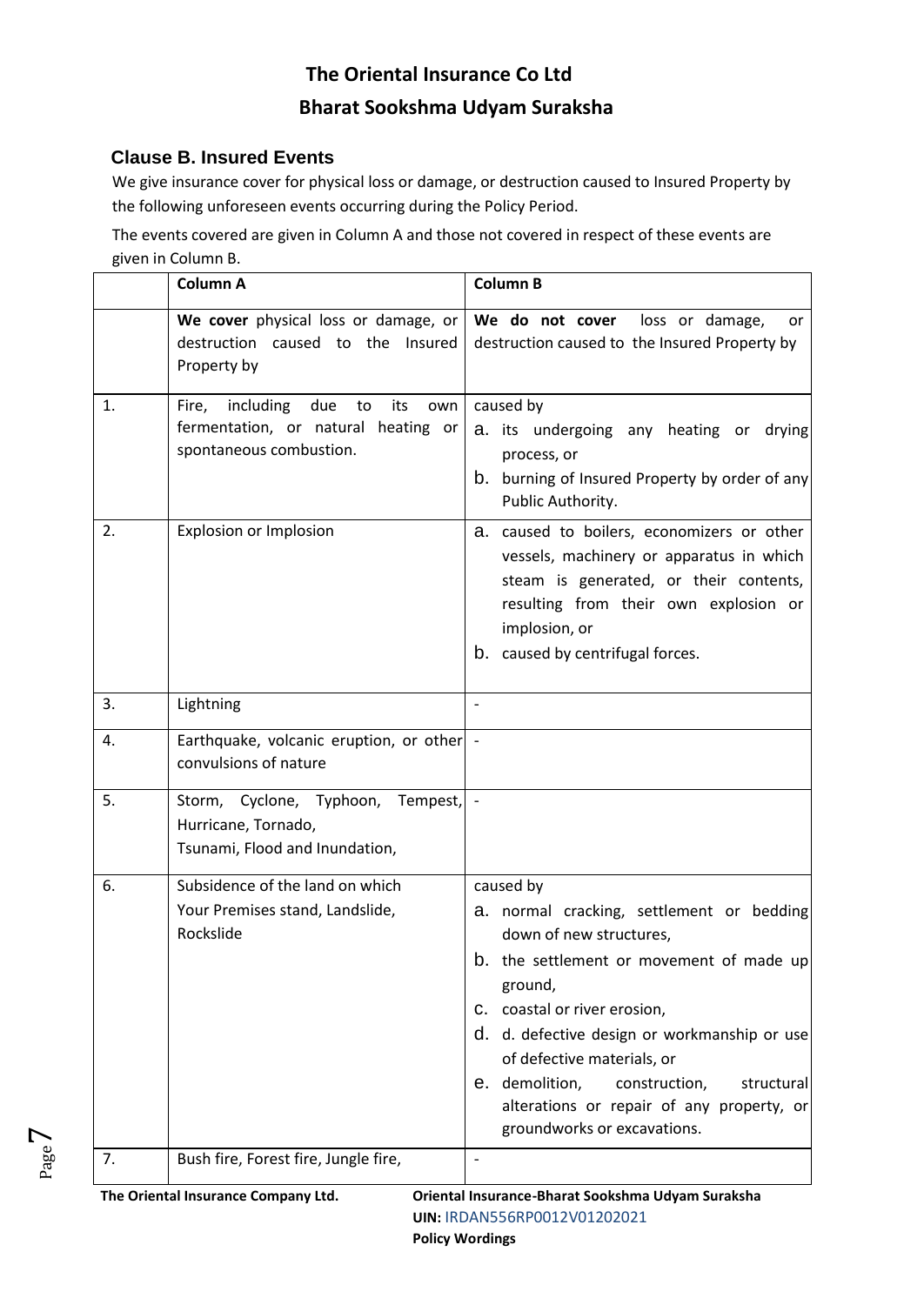| 8. | Impact damage of any kind, i.e., damage   | a. caused by pressure waves caused by     |
|----|-------------------------------------------|-------------------------------------------|
|    | caused by impact of, or collision caused  | aircraft or other aerial or space devices |
|    | by any external physical object (e.g.     | travelling at sonic or supersonic speeds. |
|    | vehicle, animal, falling trees, aircraft, | b. caused by vehicle, animal or aircraft  |
|    | wall etc.)                                | belonging to or owned by Insured or       |
|    |                                           | their employee while acting in the        |
|    |                                           | course of employment.                     |
|    |                                           |                                           |
|    |                                           |                                           |

| 9.  | Missile testing operations                                                                                         |                                                                                                                                                                                                                                                                                                                                                                                                                                               |
|-----|--------------------------------------------------------------------------------------------------------------------|-----------------------------------------------------------------------------------------------------------------------------------------------------------------------------------------------------------------------------------------------------------------------------------------------------------------------------------------------------------------------------------------------------------------------------------------------|
| 10. | Riot, Strikes, Malicious Damages                                                                                   | caused by<br>a. total or partial cessation of work or the<br>retardation or interruption or cessation of<br>any process or operations or omissions of<br>any kind,<br>b. temporary or permanent dispossession,<br>confiscation, commandeering, requisition<br>or destruction by order of the government<br>or any lawful authority, or<br>C. temporary or permanent dispossession of<br>any Building by unlawful occupation by any<br>person. |
| 11. | Acts of terrorism<br>Terrorism<br>(Coverage<br>as<br>per<br>Clause attached.)                                      | Exclusions as per Terrorism Clause attached.                                                                                                                                                                                                                                                                                                                                                                                                  |
| 12. | Bursting or overflowing of water tanks,<br>apparatus and pipes,                                                    | $\overline{\phantom{a}}$                                                                                                                                                                                                                                                                                                                                                                                                                      |
| 13. | Leakage from automatic sprinkler<br>installations.                                                                 | a. repairs or alterations in the Building in<br>which Your Business is located,<br>b. repairs, removal or extension of any<br>sprinkler installation, or<br>defects in the construction known to You.<br>$\mathsf{C}$ .                                                                                                                                                                                                                       |
| 14. | Theft within 7 (seven) days from the<br>occurrence of and proximately caused<br>by any of the above Insured Events | if it is<br>a. of any article or thing outside Your<br>Premises, or<br>b. of any article or thing attached from the<br>outside of the outer walls or the roof of<br>Your Premises, unless securely mounted.                                                                                                                                                                                                                                   |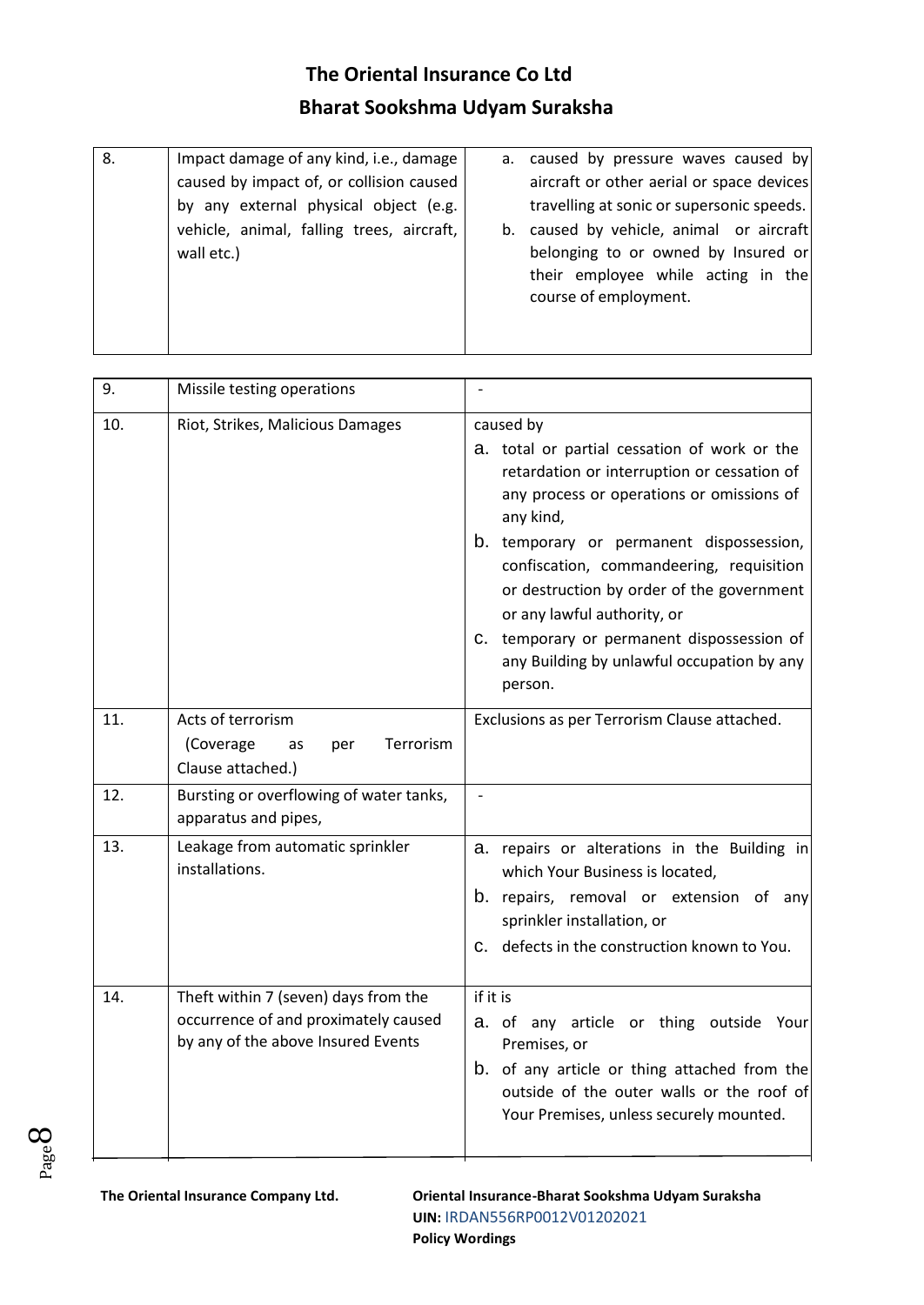## **Clause C. The Standard Cover**

#### **1. What We cover:**

We cover physical loss or damage, or destruction of any Insured Property because of any Insured Event stated in **Clause B** of this Policy and subject to the exclusions stated in **Clause D** of this Policy subject to all terms and conditions of this Policy. We also give **Inbuilt** Covers without charging additional premium which are stated in **Clause C (4)** of this Policy**.** 

#### **2. Basis of Sum Insured:**

- i. For Building, Plant and Machinery, Furniture, Fixture and Fittings and any other contents: **Reinstatement Value**
- ii. For Stocks:
	- a. For raw material: landed cost at Your Premises.
	- b. For stock in process: input cost of the stock at the time of loss.
	- c. For finished stock: the manufacturing cost of the finished stock or the **Contract Price** of goods sold but not delivered and more precisely defined below**.**

**Contract Price** is in respect only of goods sold but not delivered, for which You are responsible and with regard to which under the conditions of the sale, the sale contract is cancelled by reason of any Damage insured under this Policy either wholly or to the extent of the Damage. The Company's liability shall be based on the Contract Price.

iii. Bullion or unset precious stones, any curios or works of art or obsolete machinery and the like are to be covered on Agreed Value basis subject to a valuation certificate being submitted and found acceptable by Us.

#### **3. Restoration of Sum Insured:**

Except as stated in **Clause G (III) (3) (e)** of this Policy, the insurance cover will, at all times, be maintained during the Policy Period to the full extent of the respective Sums Insured. This means that after We have paid for any loss, the policy shall be restored to the full original amount of Sum Insured. You must pay to Us proportionate premium for the unexpired Policy Period from the date of loss. We can also deduct this premium from the net claim that We must pay You.

Notwithstanding the above, the Sum Insured shall stand reduced by the amount of loss in case You, immediately on occurrence of loss, exercise Your option not to restore the Sum Insured.

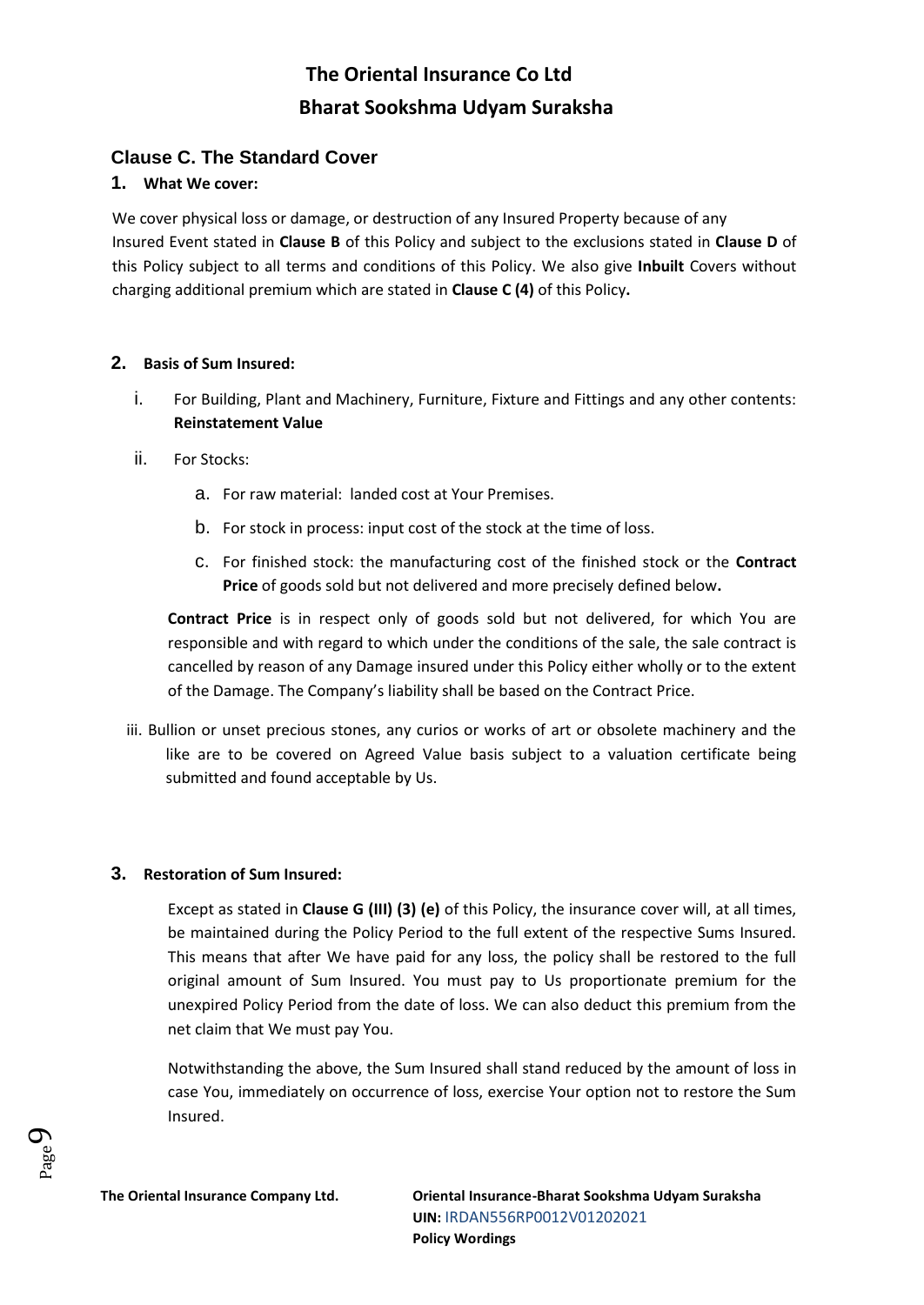#### **4. In-Built Covers:**

If We agree to pay Your claim for loss or damage to the Insured Property, We will also pay for the following loss or damage and expenses.

#### **4.1.Additions, alterations or extensions**:

We cover Buildings, Plant, Machinery, and Furniture and Fittings, or other Contents which You will erect, or acquire, or for which You will become responsible, after the Commencement Date, in the Insured Premises. We will pay for that item as follows:

- i. You inform Us of the item so erected or acquired within 7 (seven) days of it becoming known to You,
- ii. such item of Property is not otherwise insured,
- iii. maximum limit under this cover is 15% (excluding stocks),
- iv. subject to Underinsurance provisions of **Clause F** of this Policy.

#### **4.2.Stocks at many locations on floater basis**:

We cover physical loss or damage to movable property in more than one location as follows:

- i. You have declared all locations, and these are shown in the Policy Schedule.
- ii. You have declared stocks as a single value reflecting the aggregate Sum Insured.
- iii. You have a good internal audit accounting procedure under which the total amount at risk and the locations can be established at any particular time.
- iv. You must inform Us of any change in the address of any location occurring after the Commencement Date.

## **4.3.Temporary removal of stocks:**

We cover stock temporarily removed to any other premises for the purposes of fabrication, processing or finishing, or other similar purposes subject to the following conditions:

- i. maximum cover will be 10% of the Sum Insured for Stock,
- ii. such stock is not otherwise insured.

## **4.4.Cover for Specific Contents:**

We cover the following, as applicable:

a. Money for an amount not exceeding ₹50,000 (Rupees Fifty Thousand) during the policy period.

 $P$ age $\mathbf 1$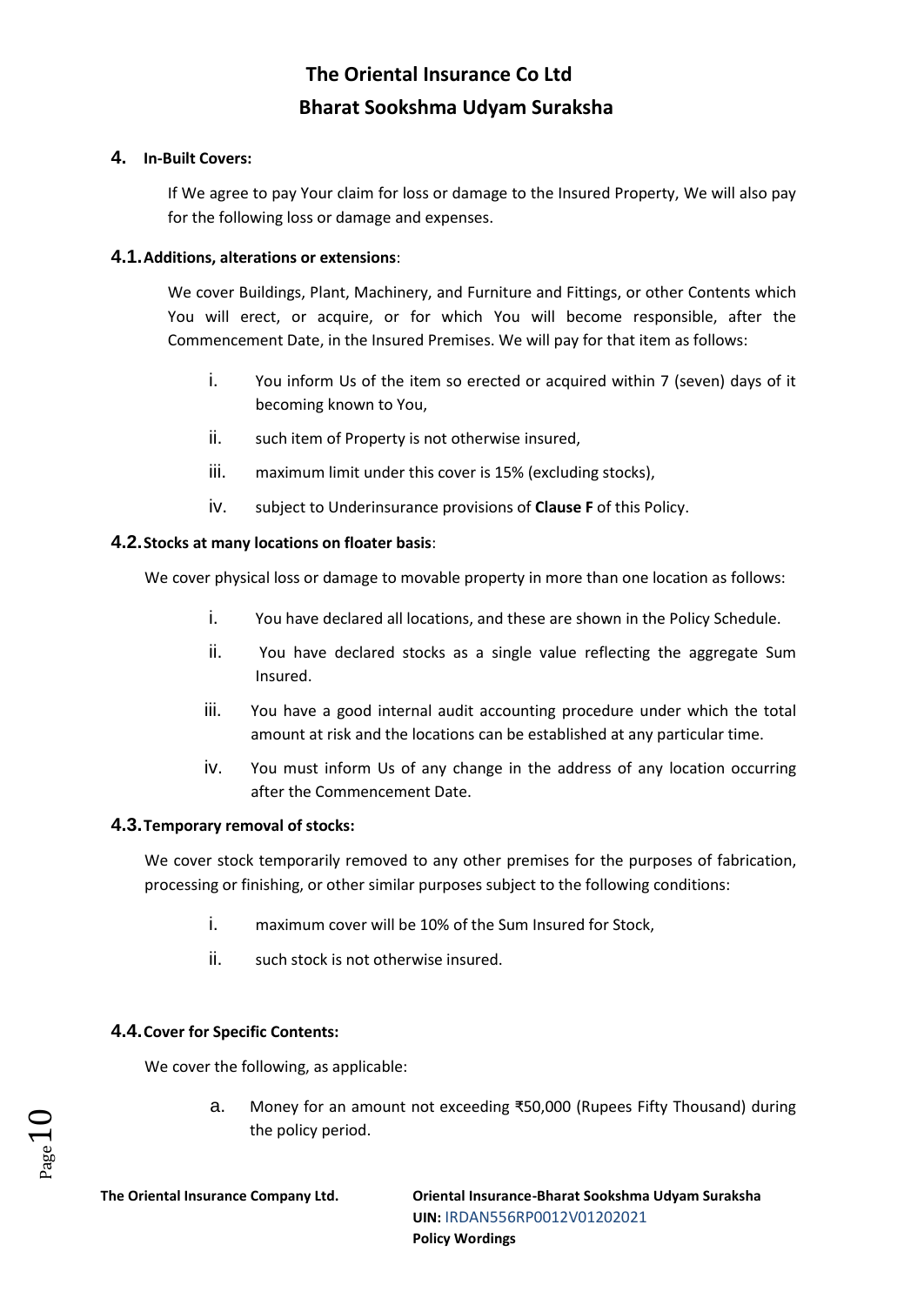- b. Deeds, manuscripts and business books, plans, drawings, securities, obligations or documents of any kind, but only for the cost of the materials and clerical labour expended in reproducing such records for an amount not exceeding ₹50,000 (Rupees Fifty Thousand) during the policy period.
- c. Computer programmes, information and data but only for the cost of the materials and clerical labour expended in reproducing such records for an amount not exceeding₹5 Lakh ( Rupees Five Lakh) during the policy period.
- d. Employees', Directors', visitors' personal effects of every description (other than motor vehicles) for an amount not exceeding ₹15,000 (Rupees Fifteen Thousand) per person for a maximum of 20 (twenty) persons during the policy period.

#### **4.5.Start-Up Expenses:**

We cover start-up costs necessarily and reasonably incurred by the insured in respect of insured risk consequent upon a loss or damage covered by this policy for an amount not exceeding ₹ 1 Lakh (Rupees One Lakh) during the policy period.

#### **4.6.Professional fees**:

We will pay the expenses that You incur towards reasonable fees of Architects, Surveyors and Consulting Engineers as follows:

- i. The fees are paid for preparing plans, specification tenders and quantities, and services in connection with the superintendence of the reinstatement of the Insured Building, Machinery, Accessories or Equipment;
- ii. The maximum We pay is 5 % of the claim amount;
- iii. We do not cover fees or costs for preparing any claim or estimate of loss or damage by the Insured Perils.

## **4.7.Costs for removal of debris:**

We will pay reasonable expenses You incur towards removal of debris of any Insured Property from Your Premises, and dismantling, demolishing, **shoring** up or propping up of Insured Building or Machinery. The maximum We pay is 2 % of the claim amount.

## **4.8.Costs compelled by Municipal Regulations:**

We pay such additional cost of reconstruction or reinstatement of the Insured Property that is incurred solely because You must comply with any regulations or bye-laws of any municipal or local authority, or any provision of any State or Central Act, Rules or regulations. We cover these costs on the following conditions:

i. You must commence the repairs, or reconstruction or reinstatement of the Insured Property, within a reasonable time after the date of damage or destruction. You must complete the repairs, reconstruction or reinstatement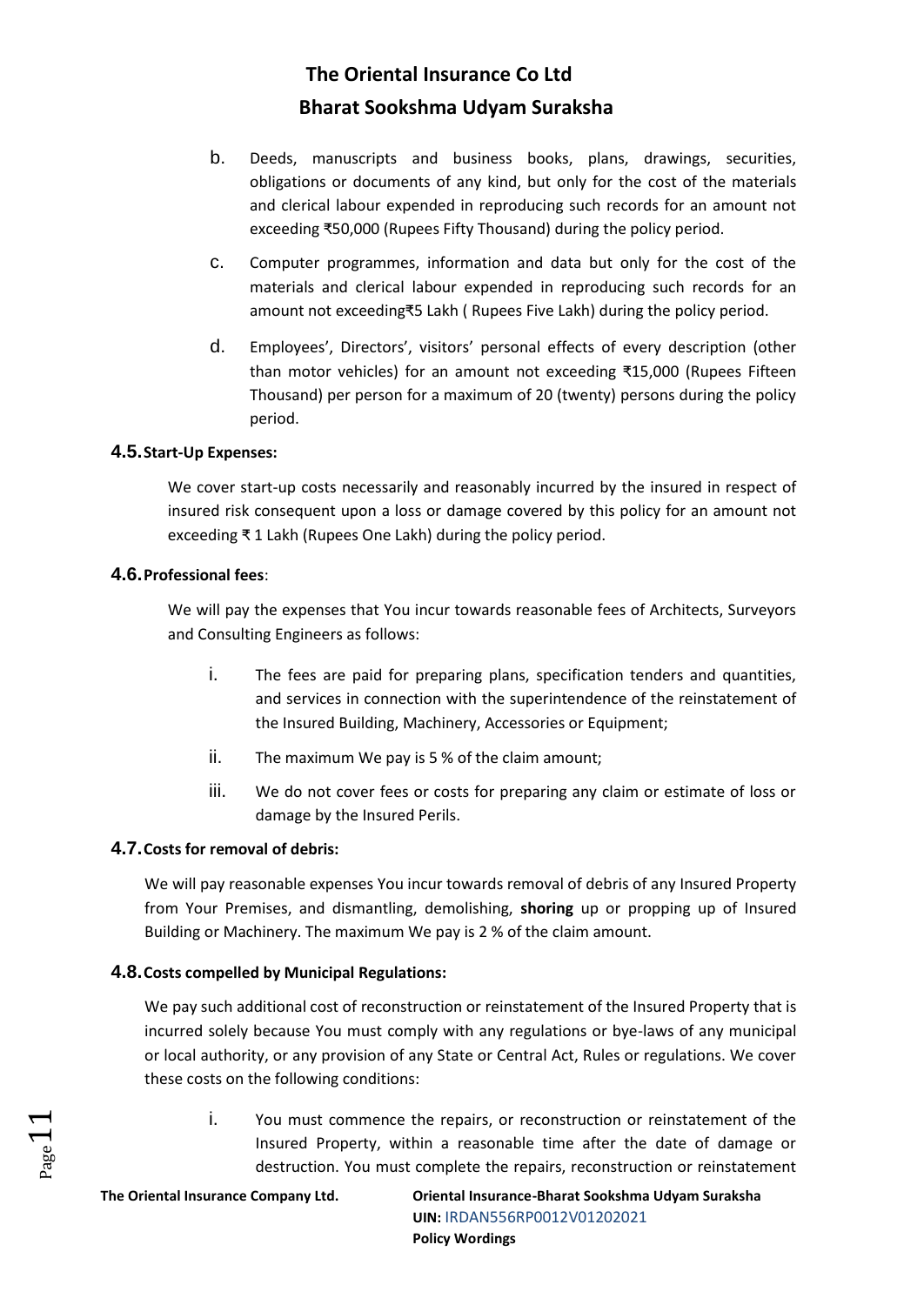within reasonable time, in any case not beyond 12 months from the date of damage or destruction, or within such time as We may allow in writing.

- ii. If Our Liability is reduced under any term or condition of this Policy, Our liability under this extension will also be proportionately reduced.
- iii. All other terms and conditions of this Policy will apply to this extension.
- iv. These costs will not include
	- a. the costs incurred for complying with such regulations,
		- for destruction or damage occurring before Commencement Date,
		- for destruction or damage not insured under this Policy,
		- under which You have received notice before the destruction or damage occurred.
	- b. any additional cost required to repair or reconstruct the Insured Property to a condition equal to its condition when new, had the need to comply with the regulation not arisen.
	- c. the amount of any rate, tax, duty, development or other charge or assessment arising out of capital appreciation which may be payable in respect of the Insured Property or by the owner thereof by reason of compliance with any of the aforesaid regulations or bye-laws.

NOTE – The total amount recoverable under any item of the policy shall not exceed the sum insured thereby.

## **Clause D. Exclusions, that is, what We do not cover**

We do not cover losses or expenses, or any loss, damage to, or destruction of the Insured Property, directly or indirectly as a result of or if caused by or arising from events, stated below:

- 1. i. Excess of ₹ 5,000 (Rupees Five Thousand) for each claim. This means that We will deduct ₹ 5000 (Rupees Five Thousand) for each and every loss suffered by You under the terms of this policy.
	- ii. For terrorism risk the Excess shall be as per the clause attached to this policy.
- 2. Your deliberate, wilful or intentional act or omission, or of anyone on Your behalf, or with Your connivance.
- 3. Loss, damage or destruction to any electrical/electronic machine, apparatus, fixture, or fitting by over-running, excessive pressure, short circuiting, arcing, self-heating or leakage of electricity from whatever cause (lightning included). This exclusion applies only to the

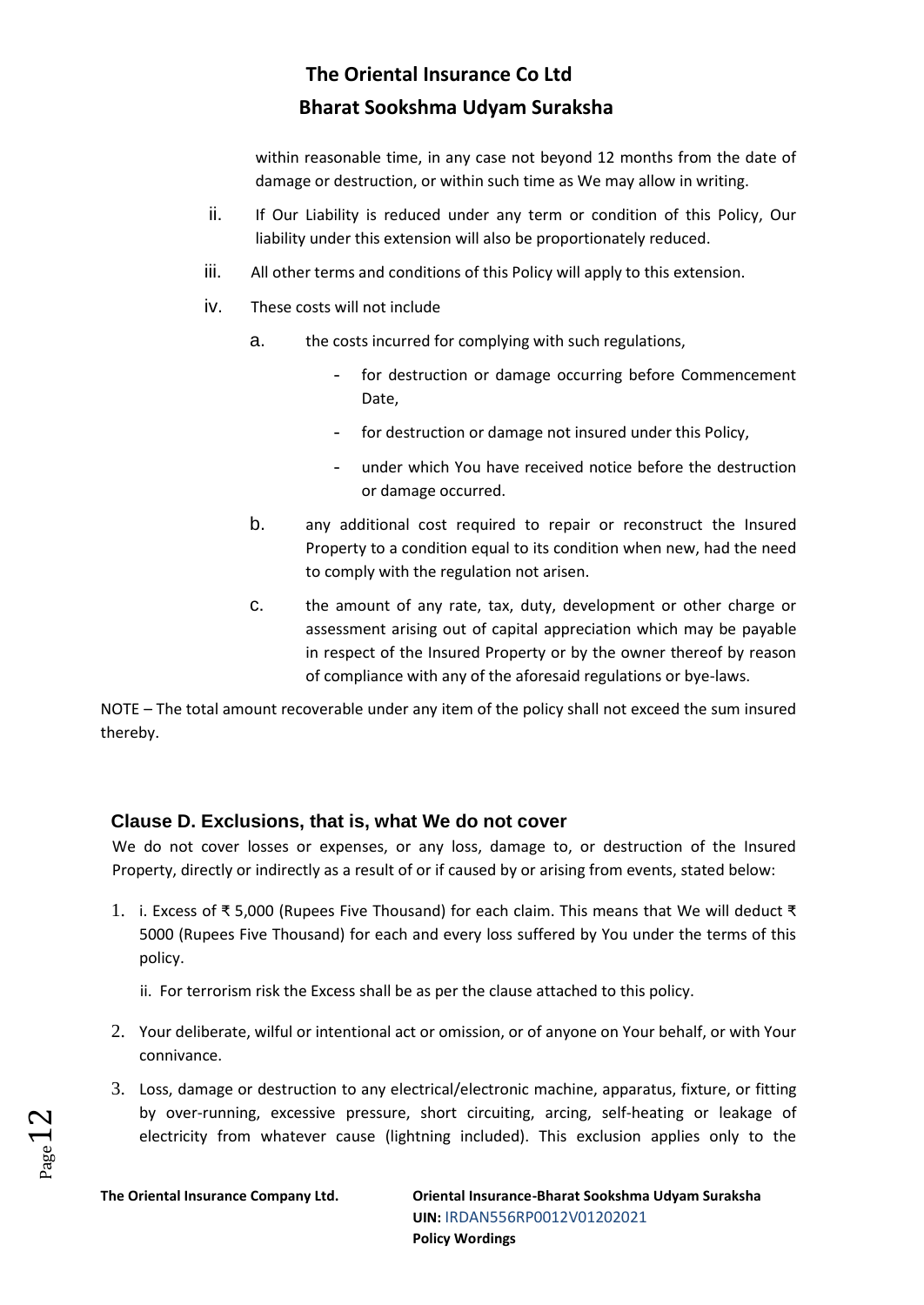particular machine so lost, damaged or destroyed. However, any ensuing loss or damage to other insured property due to operation of an insured peril is covered.

- 4. Loss, destruction or damage to the stocks in cold storage premises caused by change of temperature.
- 5. Loss, or damage by spoilage resulting from the retardation or interruption or cessation of any process or operation caused by operation of any of the Insured Events.
- 6. Your Premises or any Insured Building remaining continuously unoccupied for a period of more than 30 days, unless You have obtained prior written approval from Us and such approval is recorded as an endorsement on the Policy.
- 7. War, invasion, act of foreign enemy hostilities or war-like operations (whether war is declared or not), civil war, mutiny, civil commotion amounting to a popular rising, military rising, rebellion, revolution, insurrection or military or usurped power.
- 8. Ionising radiation or contamination by radioactivity from any nuclear fuel or from any nuclear waste from combustion of nuclear fuel, or the radioactive, toxic, explosive or other hazardous properties of any explosive nuclear assembly or nuclear component that is part of it.
- 9. Pollution or contamination, unless
	- i. the pollution or contamination itself has resulted from an Insured Event, in which case only physical damage to the Insured Property is covered, or
	- ii. an Insured Event itself results from pollution or contamination.
- 10. Loss, destruction or damage to bullion or unset precious stones, any curios or works of art unless such amount is declared separately and recorded in the Policy Schedule.
- 11. Loss of any Insured Property which is missing or has been mislaid, or its disappearance cannot be linked to any single identifiable Insured Event.
- 12. Loss or damage to any Insured Property removed from Your Premises to any other place, except
	- i. machinery and equipment temporarily removed for repairs, cleaning, renovation or other similar purposes for a period not exceeding 60 days,
	- ii. Stock covered under **Clause (C) (4.3)** of this Policy -.
- 13. Any reduction in market value of any Insured Property after its repair or reinstatement.
- 14. Loss or damage to any Insured Property or any claim which is covered by a marine policy in force at the time of loss or damage, except in excess of the limits of that policy.
- 15. Any consequential or indirect loss or damage of any description, i.e. losses or extra costs (financial or non-financial) that follow or are a consequence of an Insured Event, like, loss by delay, loss of income or wages or earnings, or of market, or of time, medical expenses, or any costs not covered by this Policy.
- 16. Costs, fees or expenses for preparing any claim.

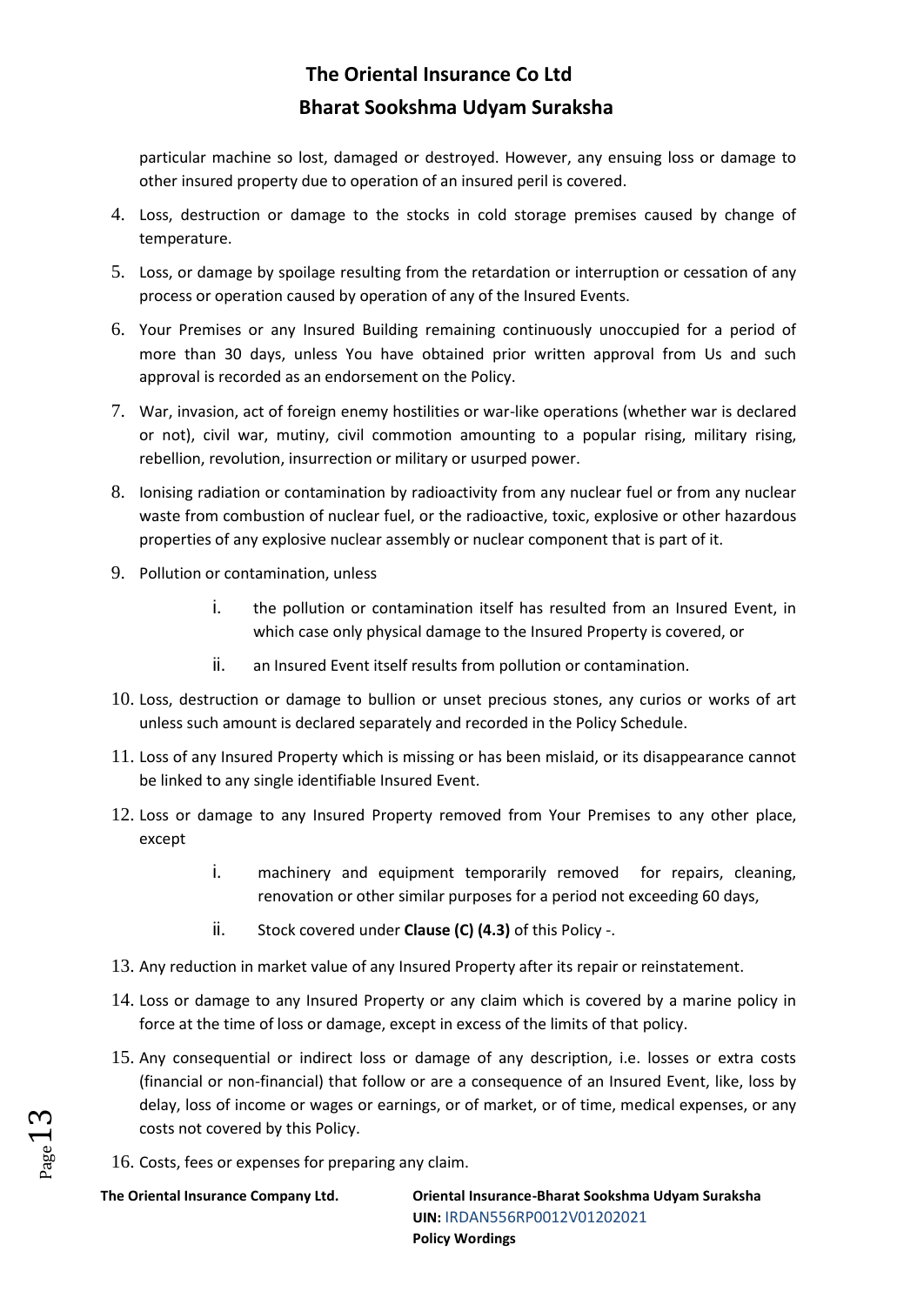## **Clause E. What We Pay**

If any Insured Property is physically damaged, lost or destroyed, We will pay You as follows:

- 1. Partial Loss:
	- i. If any Insured Property is a Partial Loss, We will reimburse to You the cost of repairs to the extent required to bring that Property to a condition substantially the same as, but not superior, better or more extensive than its condition if it were new on the date it was damaged.
	- ii. If any Insured Stock is a Partial Loss We will pay You to the extent of the loss of such Partial Loss.
- 2. If Building or Plant and Machinery or Furniture, Fixture, Fittings is a **Total Loss**, We will pay You for
	- i. The Reinstatement/Replacement Value of the Building or Plant and Machinery or Furniture, Fixture, Fittings.
	- ii. Reconstruction of the new building on the same site, or another site. If You reconstruct the new Building or Reinstate the Plant and Machinery or Furniture, Fixture, Fittings on another site We will not pay You more than what We would pay to reconstruct or replace on the same site.
	- iii. Reinstatement using standard material readily available and in common use for similar type of Building.
- 3. If the Stock is a **Total Loss**, We will pay You as follows:
	- i. landed cost at Your Premises for Stock of raw materials,
	- ii. total manufacturing cost for Stock of finished goods,
	- iii. the input value of Stock in process at the time of loss,
	- iv. The Contract Price in case of goods sold but not dispatched, and lying within Your premises for which You are responsible under the terms of a contract of sale. We will pay Your claim on the basis of the Contract Price, if the sale is cancelled wholly or to the extent of loss or damage caused by an Insured Event covered by this Policy. For the purposes of this para, the value of all goods to which this basis of settlement could apply in the event of loss or damage will also be ascertained on the same basis.
- 4. You must commence the repairs or Reinstatement within a reasonable time after the date of the damage or destruction. You must complete the repairs or Reinstatement within reasonable time, in any case not beyond 12 months from the date of damage of destruction, or within such time as We may allow in writing.

 $P_{\rm age}$  14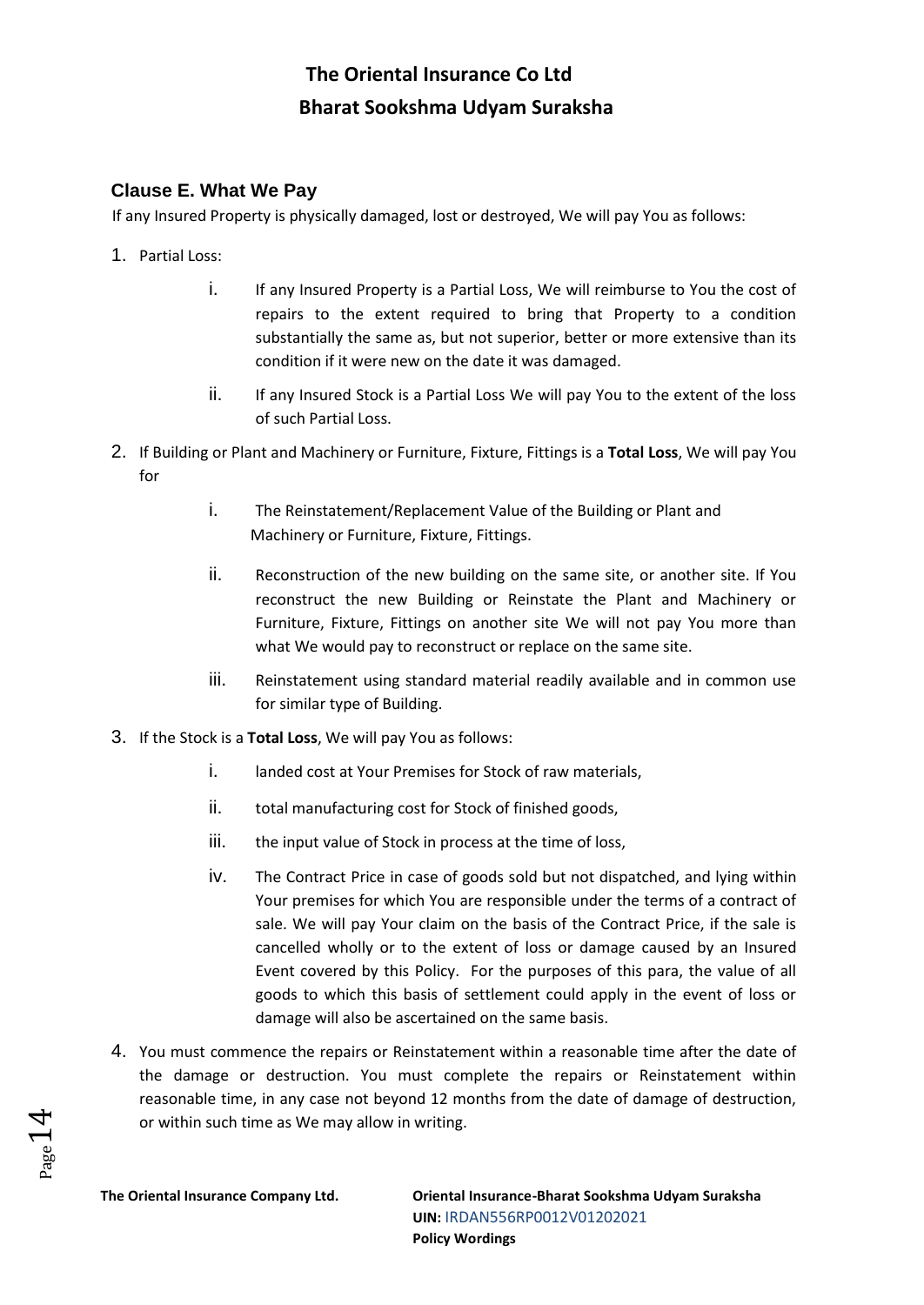- 5. If You fail to start the work of the repairs or Reinstatement within reasonable time, or to complete the repairs or Reinstatement within time We will pay Your claim based on the Market Value of the Building, Plant and Machinery, Furniture, Fixture, Fittings as the case maybe.
- 6. We will pay the Market Value of the Building, Plant and Machinery, Furniture, Fixture and Fittings at the time it is a Total Loss, but not more than the relevant Sum Insured,
	- i. If the Building cannot be Reinstated or rebuilt due to Municipal, State or Central law, rules, regulations or bye-laws,
	- ii. If You do not wish to Reinstate the Building, Plant and Machinery, Furniture, Fixture, Fittings.
- 7. We will also pay other amounts mentioned in **Clause C (4)** of this Policy

**NOTE: In any claim, We will not pay more than the relevant Sum Insured, subject to Underinsurance as stated in Clause F of this Policy.**

## **Clause F. Underinsurance**

- 1. The Sum Insured for each item of Insured Property must be sufficient to pay for Reinstatement/Replacement of that Property on the date of loss. If the Reinstatement/Replacement Value of the Insured Property, in totality, including additions, alterations, erections and new acquisitions, is more than the Sum Insured, except to the extent waived in **Clause F (3)** of this Policy, it amounts to underinsurance, and will reduce proportionate to the difference from the amount that We will pay for Your claim.
- 2. Every item of Insured Property is subject to this condition separately.
- 3. Under this **Bharat Sookshma Udyam Suraksha** Policy, We will waive underinsurance upto 15%.
- 4. If at the time of damage, the Sum Insured applicable to the relevant Buildings, Plant and Machinery, Furniture, Fixture, Fittings, Stocks and other Contents is less than 85% of the value of Insurable Assets You will be responsible for the difference and You will bear a proportionate share of the loss.
- 5. Underinsurance will not apply to **Cover for Specific Contents**.

**Note: The cost for Reinstatement of additions made to Insured Property during the Policy Period will be reckoned from the date of addition.** 

## **Clause G. Conditions**

## **I) Your Obligations**

- **1. Make true and full disclosure in the proposal and related documents**
	- i. You have a duty of disclosure to tell Us everything You know, or could reasonably be expected to know, that is relevant to Us for deciding whether to give You insurance cover and on what terms. You owe this duty to disclose such relevant material information even if

 $_{\rm Page}15$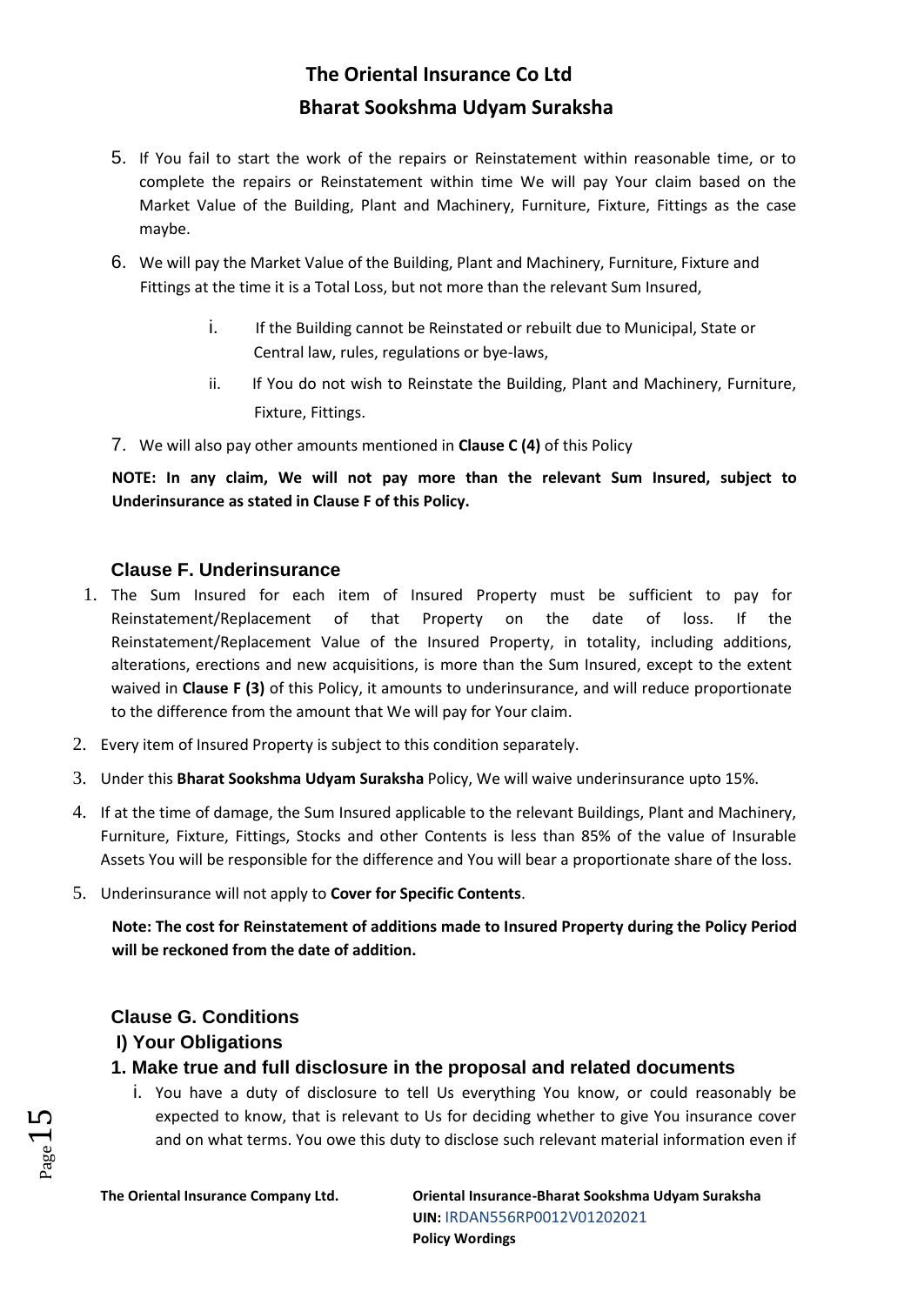We have not specifically asked for it. This duty extends to any information or declarations given by anyone else on Your behalf.

ii. We have agreed to give You insurance cover entirely on the basis of the information You, or anyone on Your behalf, have given Us in the proposal, statements and other declarations and documents (in writing or electronic) about Yourself, the Building, Plant and Machinery, Furniture, Fixture, Fittings, Stocks and other Contents. The correct and complete information You give is the basis of Our contract with You. Our promise to pay is conditional upon the truth of these statements and on the assumption that You, or anyone on Your behalf, has not withheld any material information about Yourself, the Building, Plant and Machinery, Furniture, Fixture, Fittings, Stocks and other Contents.

# **2. Make true statements and full disclosure in the claim and related documents**

You must also give true and full information in Your claim and submit true documents. If You give any false information or document in the claim, or if You withhold any information or document (written or electronic), We have a right to refuse Your claim. We may also cancel Your policy.

#### **3. Obligation to take care:** You must:

- i. ensure that unauthorized persons do not occupy Your Premises.
- ii. whenever Your Premises or any Building in Your Premises is unoccupied, You must ensure that all security procedures on Your Premises are in force.

## **4. Inform change in circumstances:**

You must inform Us immediately if:

- i. You change the nature of Your Business or any processes,
- ii. You let out Your Premises or any part, or Your Premises will no longer be solely occupied by You,
- iii. You change the use of Your Premises or any Building, or
- iv. Your Premises or any Building remains unoccupied for more than 30 days.

## **5. Allow inspection and investigation of claim**

You must allow and give full cooperation to the survey/investigation of Your claim by Us. You must allow Us, and any surveyor, officer or other representative that We authorise, to enter Your Premises, inspect it, take photographs and where required permit the scientific testing and investigation of any insured article affected by an insured peril. You must answer all questions asked regarding Your claim truthfully and completely and submit all relevant documents that We will require.

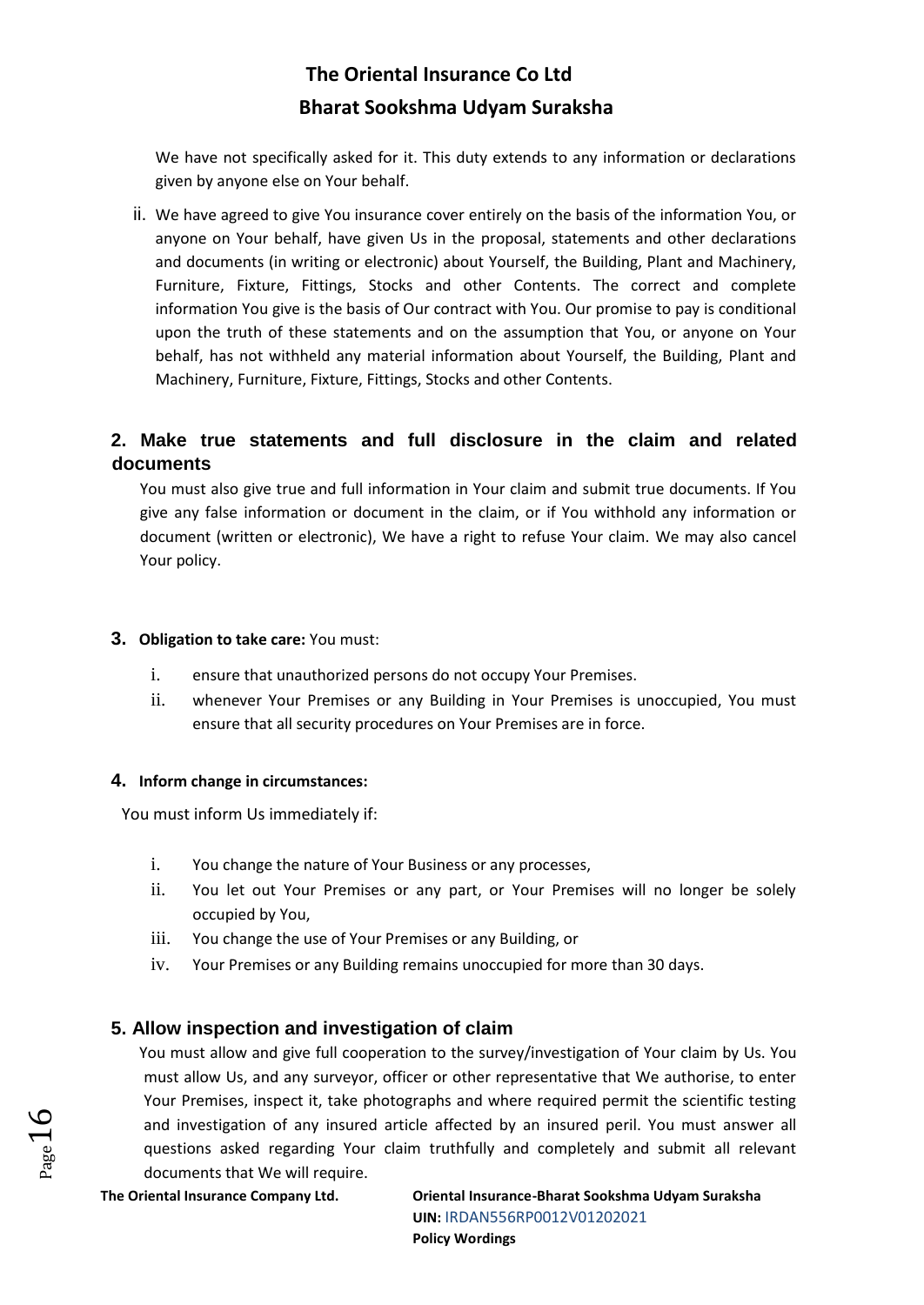## **6. Follow claim procedure**

When You suffer any loss or damage to any Insured Property, and wish to make a claim, You must follow all steps stated in this Policy about immediate reporting to Us and to the appropriate Legal Authorities as per **Clause G (IV)** of this Policy**.** 

## **II) Renewal of Policy**

- **1. End of Policy:** This Policy will expire at the end of the Policy Period.
- **2. Application for renewal:** If You wish to renew the Policy, You must apply for renewal before the end of the Policy Period and pay the required premium amount.
- **3. Renewal is not Automatic:** We may seek relevant information from You for the purpose of renewal. We can reject Your renewal only on grounds of mis-representation, nondisclosure of material facts, fraud or non-co-operation on Your part.

# **III) Cancellation and termination of Policy**

## **1. Cancellation by You at any time**

a. You can cancel this Policy at any time by giving Us notice in writing. The Policy will terminate when We receive Your notice.

| Time for which Policy in force | Refund of premium      |
|--------------------------------|------------------------|
| Upto 15 Days                   | 90% of the Annual Rate |
| Upto 1 Month                   | 85% of the Annual Rate |
| Upto 2 Months                  | 70% of the Annual Rate |
| Upto 3 Months                  | 60% of the Annual Rate |
| Upto 4 Months                  | 50% of the Annual Rate |
| Upto 5 Months                  | 40% of the Annual Rate |
| Upto 6 Months                  | 30% of the Annual Rate |
| Upto 7 Months                  | 25% of the Annual Rate |
| Upto 8 Months                  | 20% of the Annual Rate |
| Upto 9 Months                  | 15% of the Annual Rate |
| Greater than 9 Months          | Nil                    |

b. If You cancel the Policy, We will refund premium as follows:

# **2. Cancellation by Us**

We will not cancel the Policy during the policy period except on the grounds of misrepresentation, non-disclosure of material facts, fraud or non-co-operation on Your part.

## **3. Automatic termination of the Policy:**

This Policy will automatically end in the following cases:

 $_{\rm Page}1$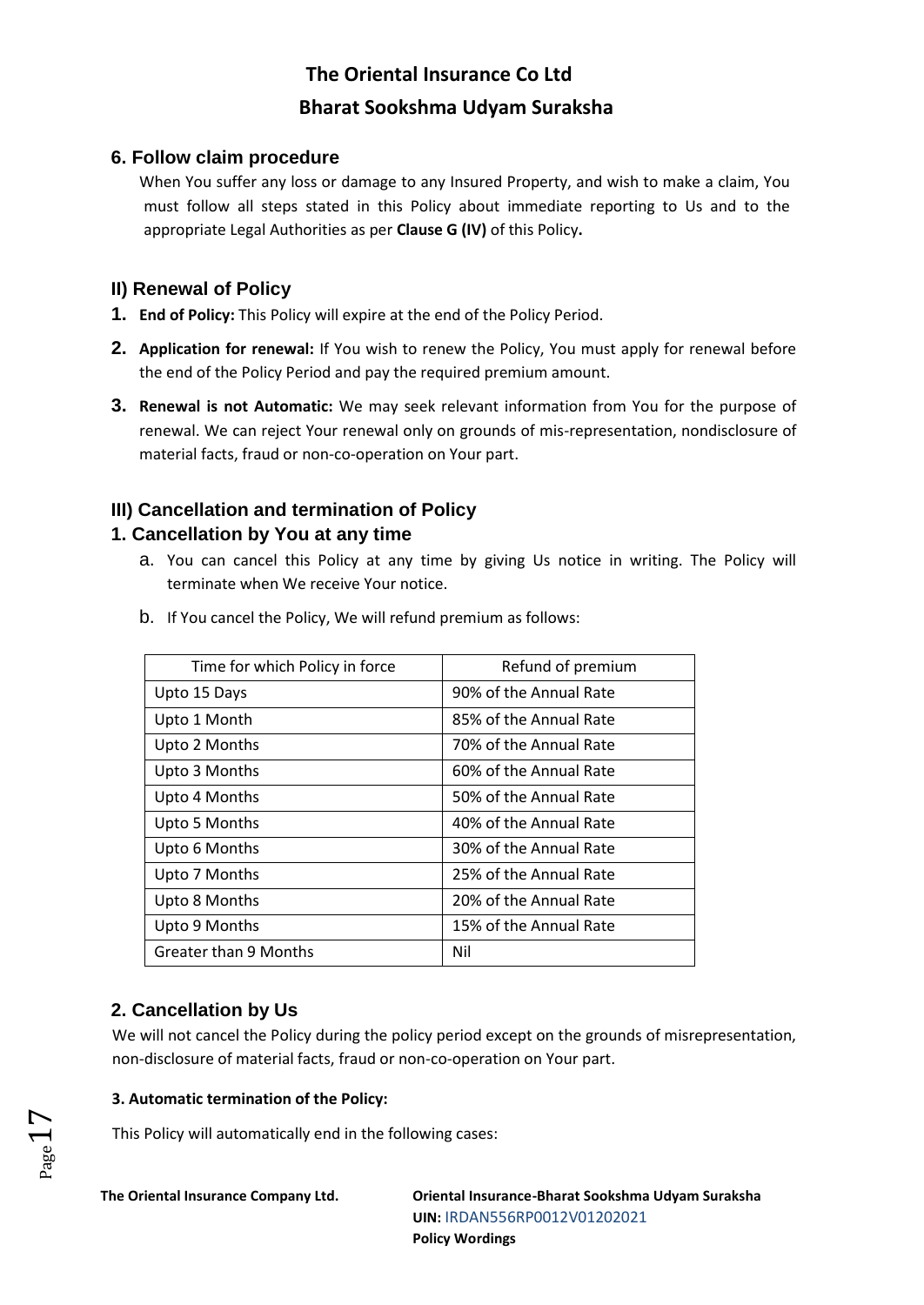- a. **Destruction of any Insured Building:** This Policy will automatically end 7 days after any Insured Building collapses or is displaced or destroyed by reason other than any Insured Event. If a separable part of any Insured Building falls down or is destroyed by reason other than any Insured Event, the cover will end for such part or additional structure.
- b. You can apply within 7 (seven) days of such fall or destruction for continuing insurance cover. We may agree, but will not be bound, to continue the cover on revised rates, terms and conditions.
- c. **Change of use or ownership of Insured Property:** The Policy will end in regard to the Insured Property affected, unless You have obtained Our prior consent in writing as an Endorsement on the Policy,
	- i. if You change the trade or manufacture, or the nature of Your occupation, or You change other circumstances relating to the Building or a building containing any Insured Property in such a way as to increase the risk of loss or damage by Insured Events;
	- ii. if Your interest in any Insured Property passes to another except by will or operation of law.
- d. **Sale of Insured Property**: This Policy will end when You sell, surrender or release Your interest in any Insured Property or its part.
- e. **Exhaustion of Sum Insured:** If any Insured Property is lost, destroyed or stolen, or is a Total Loss, and We pay You the full Sum Insured for such item, the insurance cover for that item will automatically end. If We pay the total Sum Insured for any claim, this Policy will end.
- f. **Effect of death:** If You are an individual, in the event of Your unfortunate death**,** the Insurance Covers that You have purchased will continue for the benefit of Your legal representative/s during the Policy Period subject to all the terms and conditions of this Policy.
- g. **Policy not invalidated:** The Policy is not invalidated:
	- i. by transfer of Your interest in the Policy by operation of law, if that occurs during the Policy Period. We can continue this policy on same or modified terms in favour of Your legal representatives if they apply for this purpose within 30 days of such transfer.
	- ii. by any act, omission, or alteration unknown to You, or beyond Your control, that increases the risk of loss or damage, if You give notice to Us immediately when You become aware of the act, omission or alteration, and pay additional premium if required; or
	- iii. if Your employees or workmen carry out repairs, maintenance work or minor alterations in the Insured Property.

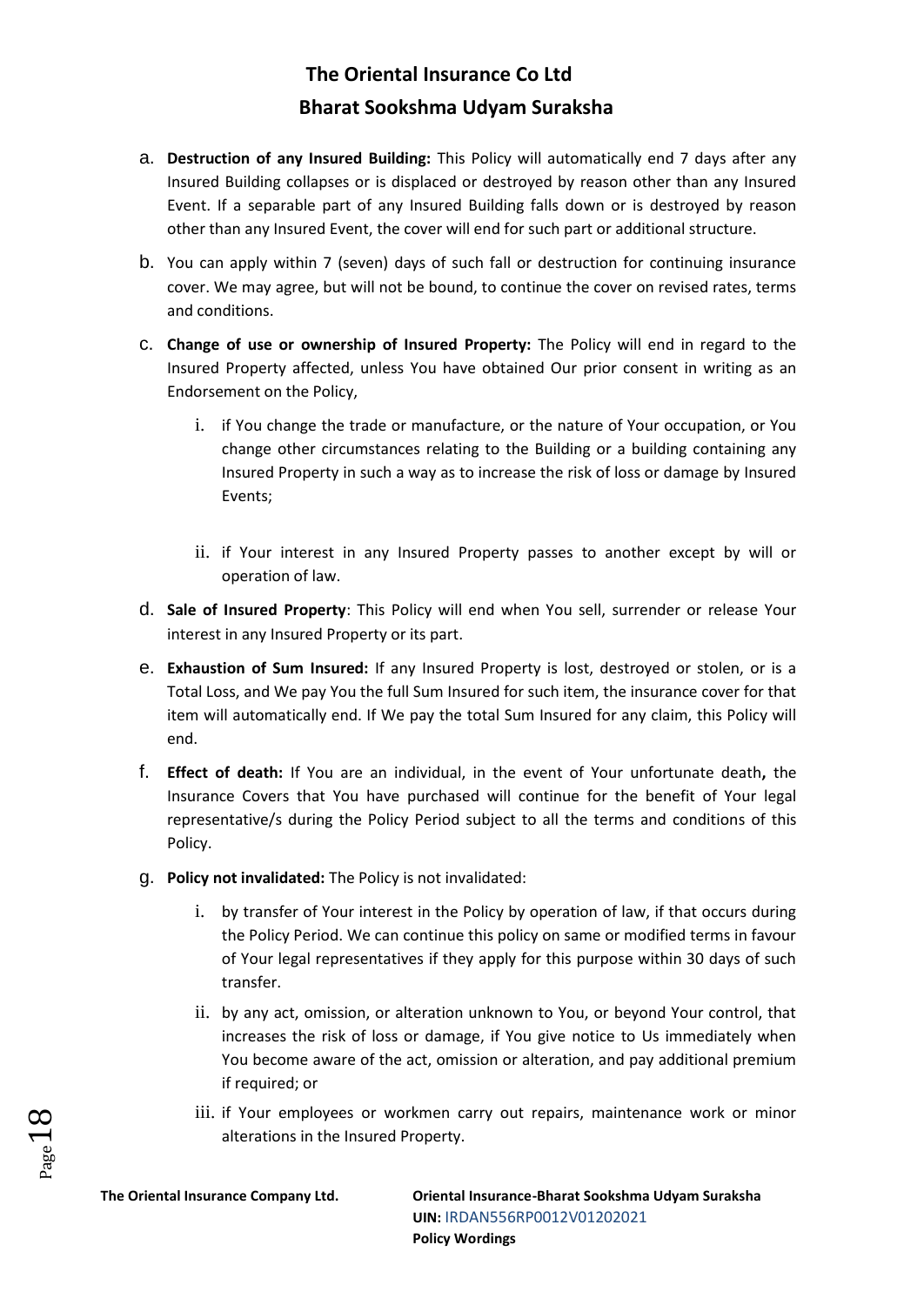## **(IV) Claims Procedure**

If you suffer a loss because of an Insured Event, You must make a claim for Your financial loss at Your cost.

The procedure for making a claim is given below. These include things that **you must do**, and that **you must not do**. It is important to comply with these to ensure that it does not prejudice your claim in any manner.

## **1. Immediate notice to us**

- a. As soon as any loss or physical damage occurs to any Insured Property due to an Insured Event, You must immediately give notice to us of the loss or damage. This is necessary so that we can survey/investigate the loss or damage.
- b. You can give notice to any of our offices or call centers.
- c. You must state in this notice
	- i. the Policy Number,
	- ii. Your name,
	- iii. details of report to the police that You made,
	- iv. details of report to any authority that You made,
	- v. details of the Insured Event
	- vi. a brief statement of the loss,
	- vii. particulars of any other insurance of the Insured Property, Your Premises or any other Property on Your Premises.
	- viii. details of loss or damage under Add-ons, if any, and
	- ix. submit photographs of loss or physical damage, wherever possible.

## **2. Steps to prevent loss and damage**

- a. You must take all reasonable steps to prevent further loss or damage to the Insured Property.
- b. Until We have inspected the Insured Property and Your Premises, and have given Our consent,
	- i. You must not sell, give away or dispose of any damaged items of any property,
	- ii. You must not wash or clean, or remove any damaged item or debris, except for any urgent necessity, and
	- iii.You must not carry out repairs unless such repairs are urgent and You cannot contact Us.

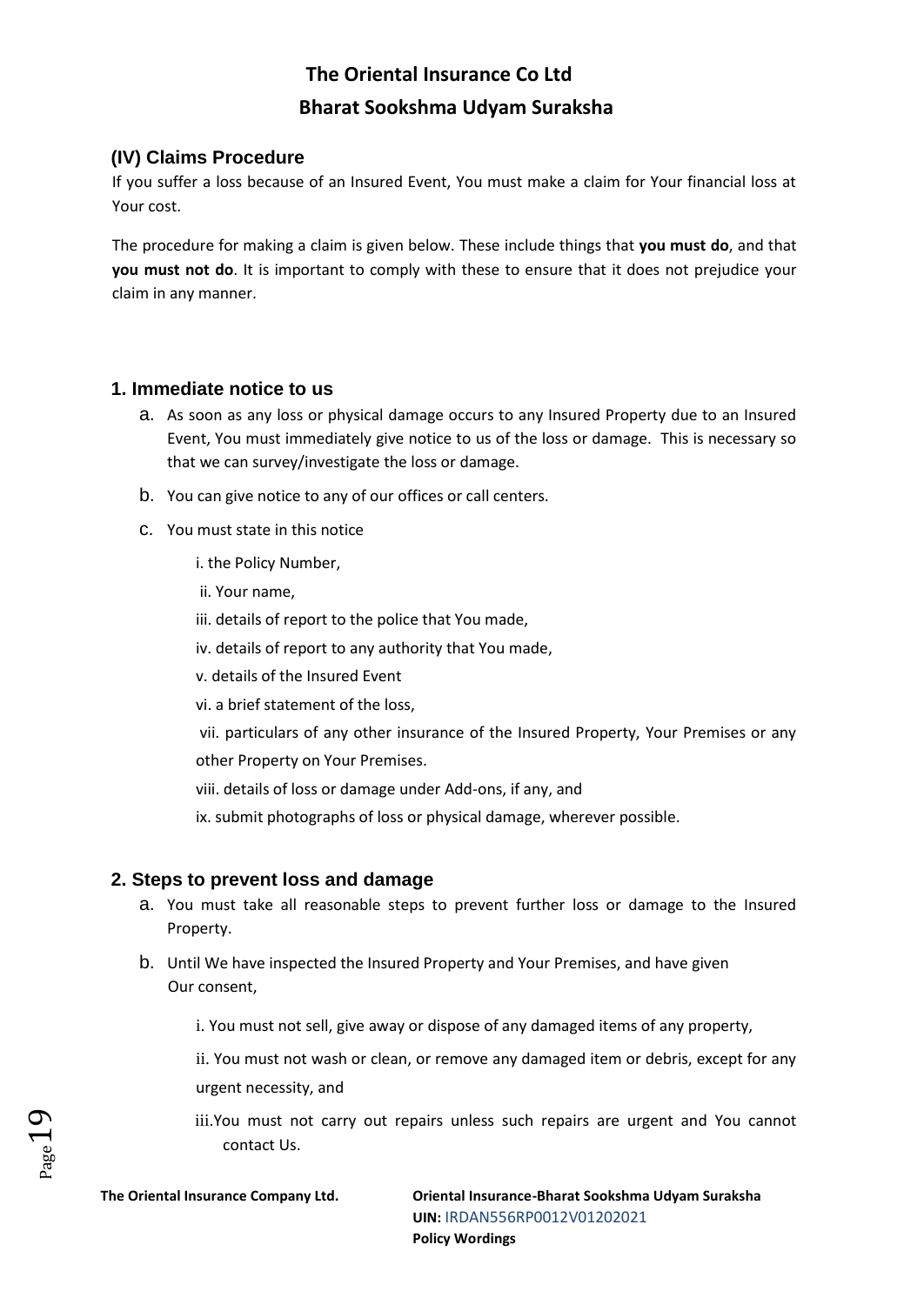## **3. Immediate notice to authorities**

- a. As soon as any loss or damage occurs to the Insured Property,You must give immediate report to appropriate legal authorities. For example,You must report to the fire brigade of the local authority and the police if there is damage by fire/ explosion / implosion or lightning. In case of subsidence/ landslide/ rockslide, You must inform the District Administration. In the event of impact damage of any kind or Riot Strikes, Malicious acts and acts of terrorism, You must inform the police. If there is a theft within 7 (seven) days following an Insured Event, You must inform the police.
- b. We may, but not necessarily, waive this condition if We are satisfied that by reason of extreme hardship it was not possible for You or any other person on Your behalf to give such report.

## **4. Submit claim**

i.

- a. You must submit Your claim in Our claim-form at the earliest opportunity, but within 30 days from the date You first notice the loss or damage. The claim form is available in any of Our branches, and on Our web-site.
- b. You must state in Your claim the details of any other insurance policy that covers the damage or loss for which You have filed Your claim, whether You have purchased such other insurance, or someone else has purchased it for You.
- ii. We shall not be liable for any loss or damage after the expiry of 12 months from the happening of the loss or damage unless the claim is the subject of pending action or arbitration. If We disclaim liability for a claim You have made and if the claim is not made a subject matter of a suit in a court of law within a period of 12 months from the date of disclaimer , the claim shall not be recoverable hereunder.

## **5. Establish loss**

You must prove that the Insured Event has occurred, and the extent of loss or physical damage You have suffered with full details.

- i. You must support Your claim for Insured Property with Plans, specification books, vouchers, invoices pertaining to costs incurred by You for reconstruction/replacement/repairs.
- ii. You must allow Us, Our officers, surveyors or representatives to inspect the Insured Property, and to take measurements, samples, damaged items or parts, and photographs that are relevant.
- iii. You must give Us authority to see the relevant records and get information about the Event and Your loss from the police or any other authority.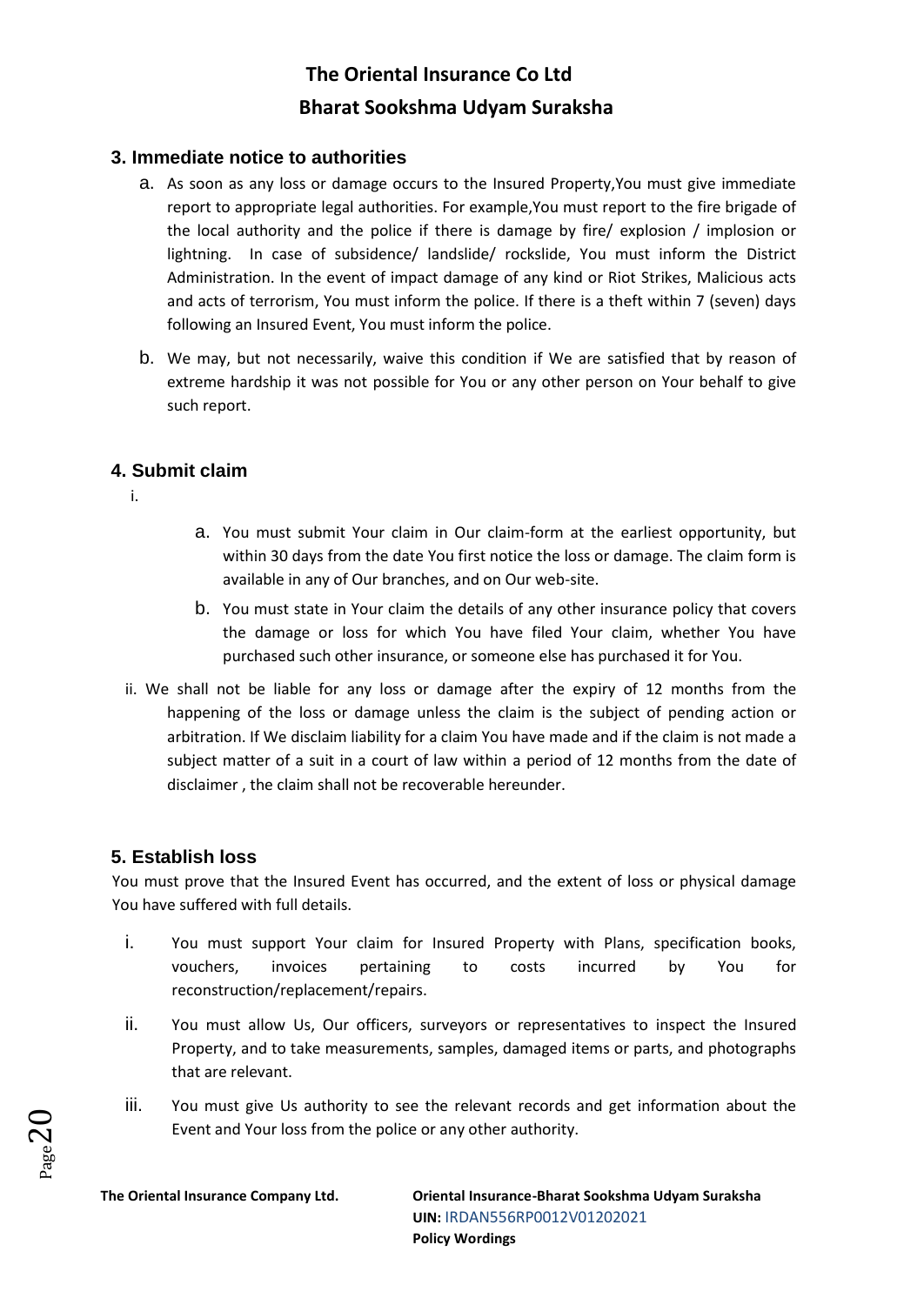iv. You must give Us, when We request, any additional information that We require for verifying Your claim.

## **6. Fraudulent claim**

If You, or anyone on Your behalf, make a claim which is false or fraudulent, or support a claim with any false or fraudulent statement or documents:

- i. We will not pay the claim,
- ii. We can cancel the Policy: in such a case, You will lose all benefits under this Policy and premium that You have paid,
- iii. We can also inform the police, and start legal proceedings against You.

## **7. Other insurance**

- i. If You have any other policy with Us or any other Insurance Company (taken by You or by anyone else for You) covering in whole or in part any claim that You have made under this Policy, You have a right to ask for settlement of Your claim under any of these policies.
- ii. If You choose to claim under this Policy from Us, We will settle Your claim within the limits and the terms and conditions of this Policy.
- iii. After We pay the amount under Your claim, We have the right to ask for contribution from the Insurers that have given You the other policies.
- iv. We will ensure that Our actions do not impose any liability on You.

## **8. Our rights relating to Insured Property**

- i. We must investigate/survey to confirm that Your claim is covered by this Policy. For this purpose, We will give You notice and request Your cooperation as follows:
	- a. We and Our representatives will visit Your Premises and inspect the Insured Property,
	- b. We will ask You to give to Us any items of the Contents of Your Premises, and hold it with Us for the purposes of examination, testing, or any other investigation, or
	- c. We will dispose of or deal with or sell any item of the Contents of Your Premises for which loss We have paid completely.
- ii. We will ensure that Our actions will not impose any liability on You.

## **9. Recovery action by Us**

i. When We accept and pay Your claim under the Policy, We can start legal proceedings to recover the amount or property from the third party who has caused the loss or damage to the Insured Property. You must give authority to Us to take such action and exercise this right effectively, when We request You, whether before or after making

 $_{\rm Page}$ 21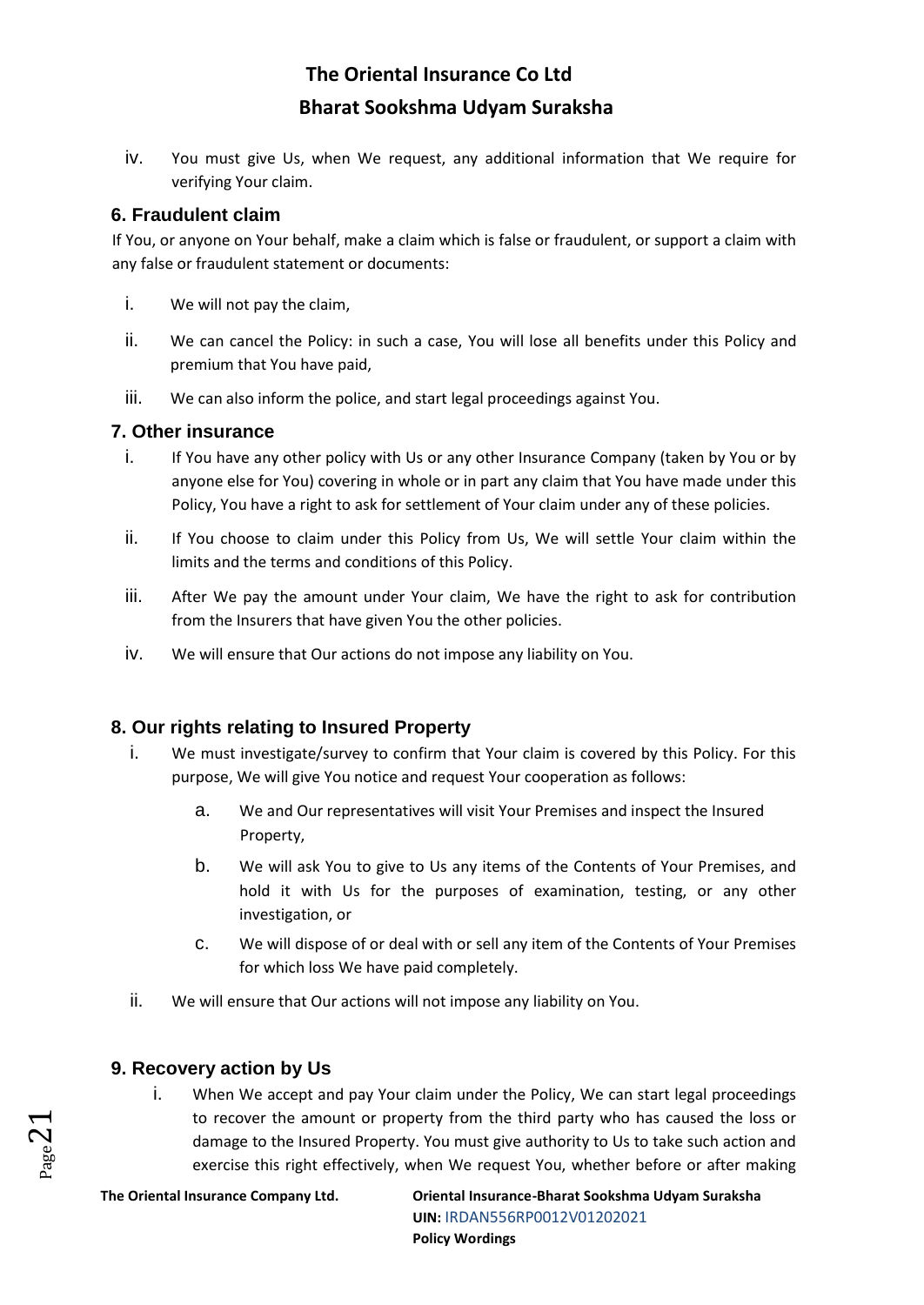payment of Your claim. You must give all information, cooperation, assistance and help for this purpose. You must not do anything which will prejudice Our right.

- ii. Any amount We recover from such person will be applied first to the costs of the legal proceedings and recovery, then to the claim amount We have paid or must pay to You. We will pay You any balance.
- iii. You can start legal proceedings against any person who has caused the loss or damage only with Our prior consent, and on conditions that We will impose. You must not compromise or settle any claim against such person without Our consent. If You recover any amount from such person, You must return to Us the amount We have paid for Your claim. We can take over the conduct of legal proceedings that You have started and continue the proceedings in Your name.

## **Clause H. Changes to covers**

- 1. You can choose to make changes to the covers of this Policy, for example, take additional cover or increase or reduce any Sum Insured. You must make a proposal or request for any change. It will be effective only after We have accepted Your proposal, and You have paid the additional premium, where applicable.
- 2. This Policy (including the Policy Schedule, the proposal, declarations, the Endorsements) consists of the entire contract between You and Us.

## **Clause I. Other details**

## **1. Designation of Insured Property**

For the purpose of determining under which item any Property is insured, We agree to accept the designation under which such Property appears in Your books of account.

## **2. Notices**

- i. We will send any notice, letter or communication in writing to You at Your address mentioned in the Policy Schedule, and to Your email address that You have registered with Us.
- ii. You will send any notice, letter, intimation or communication in writing to Us at the branch office where You purchased the Policy. You can also send it at the address mentioned in the Policy Schedule. You shall not send any notice etc. to the insurance agent, broker or any other entity. They are not authorised to receive notices etc. on Our behalf.

#### **3. Applicable law and jurisdiction**

This Policy will be subject to the laws of India, and to the jurisdiction of courts in India.

## **4. Arbitration**

If any dispute or difference arises between You and Us regarding the amount of claim to be paid under this policy (liability having been admitted by Us), such difference shall

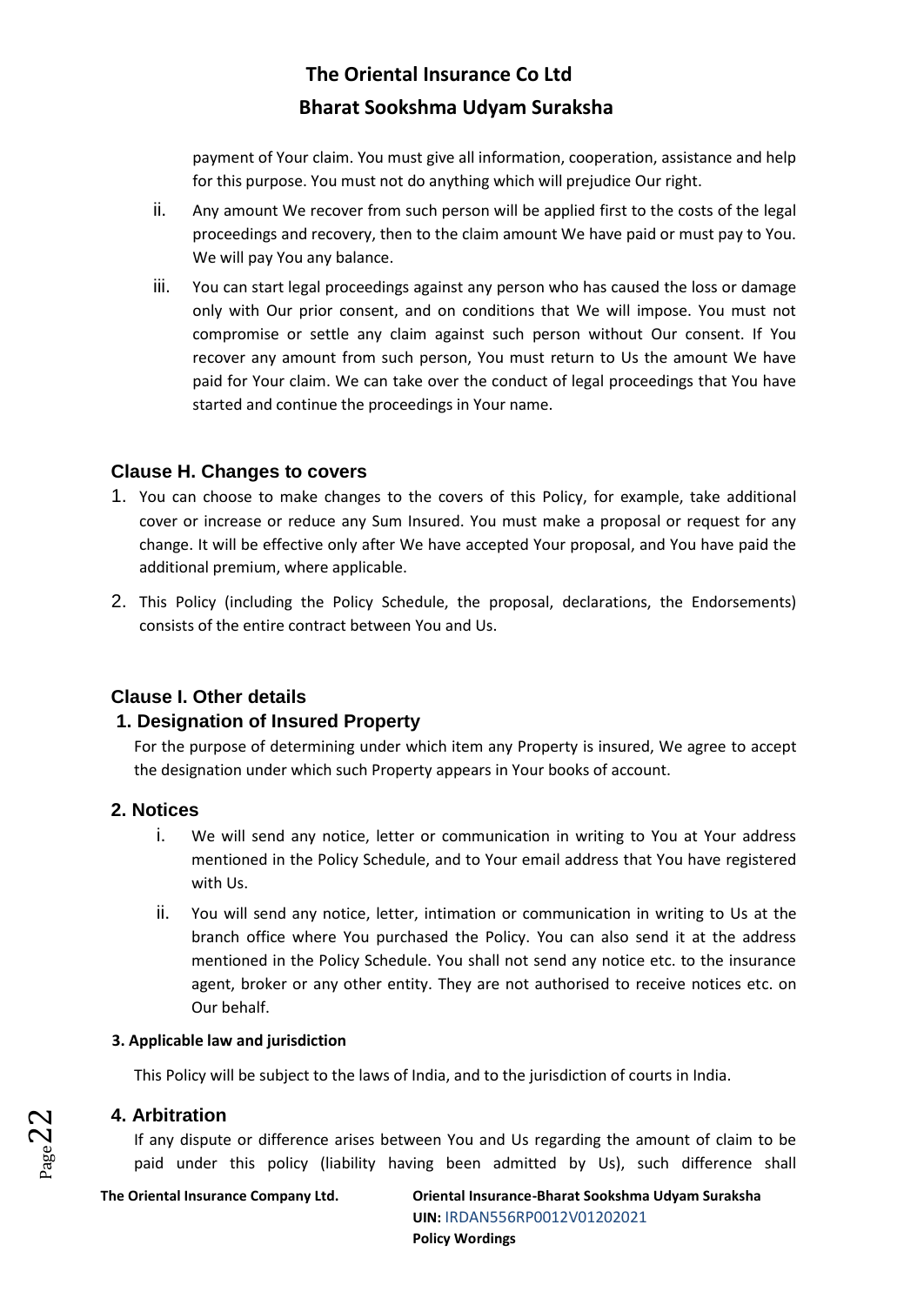independently of all other questions, be referred to the decision of a sole arbitrator to be appointed in writing by You and Us or if You and We cannot agree upon a single arbitrator within 30 days of either of Us opting for arbitration, the same shall be referred to a panel of three arbitrators comprising of two arbitrators, one to be appointed by each of Us, to the dispute/difference and the third arbitrator to be appointed by such two arbitrators and arbitration shall be conducted under and in accordance with the provisions of the Arbitration and Conciliation Act, 1996.

## **Clause J. Grievances**

If You have a grievance about any matter relating to the Policy, or Our decision on any matter, or the claim, You can address Your grievance as follows:

## **1. Our Grievance Redressal Officer**

You can send Your grievance in writing by post or email to Our Grievance Redressal Officer at the following address:

Address including email csd@orientalinsurance.co.in

## **2. Consumer Affairs Department of IRDAI**

a. In case it is not resolved within 15 days or if You are unhappy with the resolution You can approach the Grievance Redressal Cell of the Consumer Affairs Department of IRDAI by calling Toll Free Number 155255 (or) 1800 4254 732 or sending an email to complaints@irdai.gov.in. You can also make use of IRDAI's online portal - Integrated Grievance Management System (IGMS) by registering Your complaint a[tigms.irda.gov.in.](http://igms.irda.gov.in/)

b. You can send a letter to IRDAI with Your complaint on a Complaint Registration Form available [by clicking here.](http://www.policyholder.gov.in/uploads/CEDocuments/complaintform.pdf) You must fill and send the Complaint Registration Form along with any documents by post or courier to General Manager, Insurance Regulatory and Development Authority of India (IRDAI), Consumer Affairs Department- Grievance Redressal Cell, Sy.No.115/1,Financial District, Nanakramguda, Gachibowli, Hyderabad-500032**.**

c. You can visit the portal [http://www.policyholder.gov.inf](http://www.policyholder.gov.in/)or more details.

## **3. Insurance Ombudsman**

You can also approach the Insurance Ombudsman, depending on the nature of grievance and the financial implication, if any. Information about Insurance Ombudsmen, their jurisdiction and powers is available on the website of the Insurance Regulatory and Development Authority of India (IRDAI) at [www.irdai.gov.in,](http://www.irdaindia.org/) or of the General Insurance Council at [www.generalinsurancecouncil.org.in, t](http://www.generalinsurancecouncil.org.in/)he Consumer Education Website of the IRDAI at [http://www.policyholder.gov.in, o](http://www.policyholder.gov.in/)r from any of Our Offices.

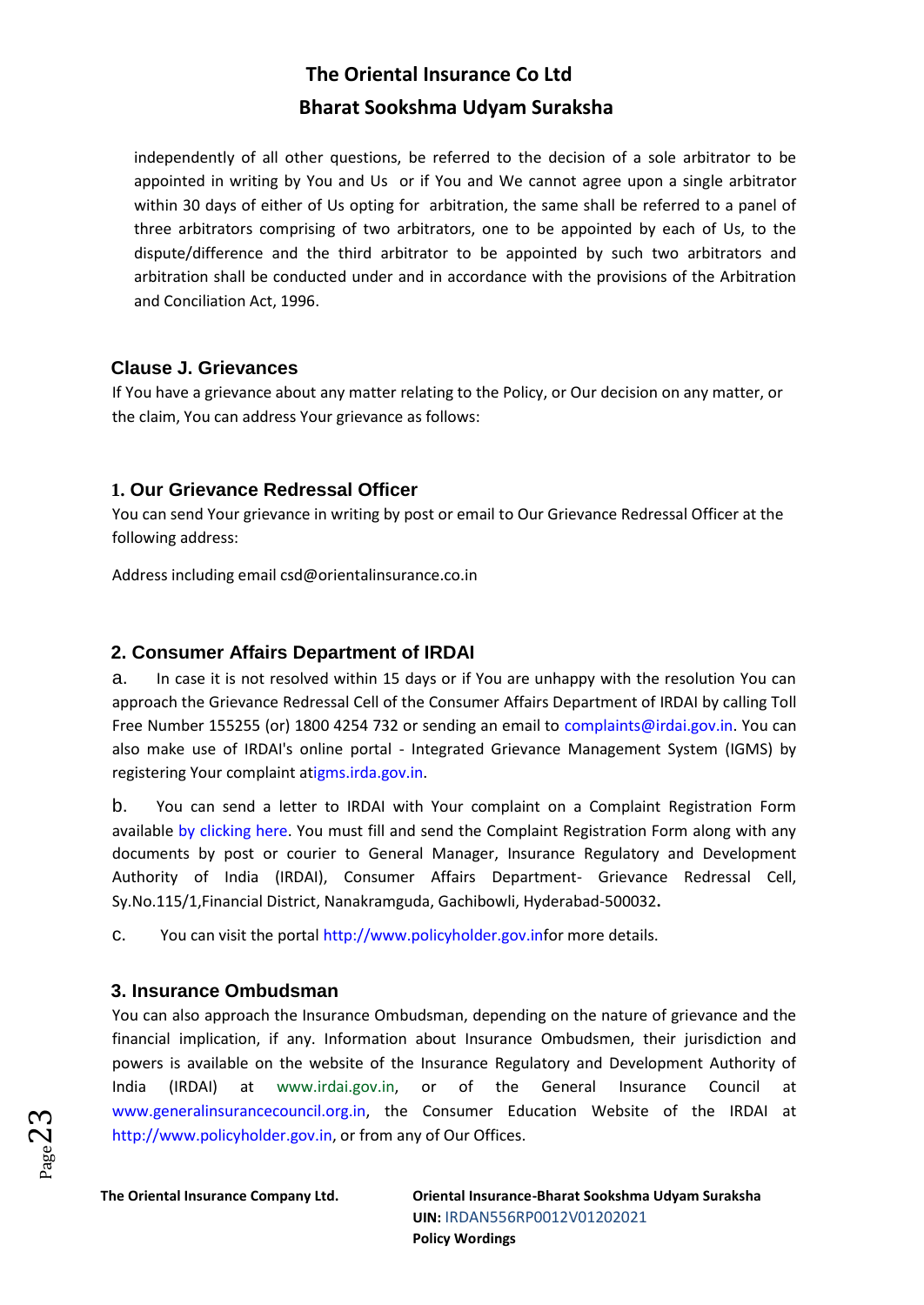The contact details of the **Insurance Ombudsman** offices are as below-

| The contact details of the <b>Thsulance Ombudsman</b> offices are as below<br><b>Areas of Jurisdiction</b> | <b>Office of the Insurance Ombudsman</b>                                      |
|------------------------------------------------------------------------------------------------------------|-------------------------------------------------------------------------------|
|                                                                                                            |                                                                               |
|                                                                                                            | Office of the Insurance Ombudsman,                                            |
| Gujarat, UT of Dadra and Nagar Haveli, Daman and Diu                                                       | JeevanPrakash Building, 6th floor,                                            |
|                                                                                                            | TilakMarg, Relief Road,                                                       |
|                                                                                                            | Ahmedabad $-380001$ .                                                         |
|                                                                                                            | Tel.: 079 - 25501201/02/05/06                                                 |
|                                                                                                            | Email: bimalokpal.ahmedabad@ecoi.co.in                                        |
|                                                                                                            | Office of the Insurance Ombudsman,                                            |
| Karnataka                                                                                                  | JeevanSoudhaBuilding, PID No. 57-27-N-19, Ground Floor, 19/19, 24th           |
|                                                                                                            | Main Road, JP Nagar, Ist Phase,                                               |
|                                                                                                            | Bengaluru $-560078$ .                                                         |
|                                                                                                            | Tel.: 080 - 26652048 / 26652049                                               |
|                                                                                                            | Email: bimalokpal.bengaluru@ecoi.co.in                                        |
| Madhya Pradesh and Chhattisgarh                                                                            | Office of the Insurance Ombudsman,                                            |
|                                                                                                            | JanakVihar Complex, 2nd Floor,                                                |
|                                                                                                            | 6, Malviya Nagar, Opp. Airtel Office,                                         |
|                                                                                                            | Near New Market,                                                              |
|                                                                                                            | Bhopal - 462 003.                                                             |
|                                                                                                            | Tel.: 0755 - 2769201 / 2769202                                                |
|                                                                                                            | Fax: 0755 - 2769203                                                           |
|                                                                                                            | Email: bimalokpal.bhopal@ecoi.co.in                                           |
| Odisha                                                                                                     | Office of the Insurance Ombudsman,                                            |
|                                                                                                            | 62, Forest park,                                                              |
|                                                                                                            | Bhubneshwar - 751 009.                                                        |
|                                                                                                            | Tel.: 0674 - 2596461 /2596455                                                 |
|                                                                                                            | Fax: 0674 - 2596429                                                           |
|                                                                                                            | Email: bimalokpal.bhubaneswar@ecoi.co.in                                      |
| Punjab , Haryana, Himachal Pradesh, Jammu and                                                              | Office of the Insurance Ombudsman.                                            |
| Kashmir, UT of Chandigarh                                                                                  | S.C.O. No. 101, 102 & 103, 2nd Floor,                                         |
|                                                                                                            | Batra Building, Sector $17 - D$ ,                                             |
|                                                                                                            | Chandigarh $-160017$ .                                                        |
|                                                                                                            | Tel.: 0172 - 2706196 / 2706468                                                |
|                                                                                                            | Fax: 0172 - 2708274                                                           |
|                                                                                                            | Email: bimalokpal.chandigarh@ecoi.co.in<br>Office of the Insurance Ombudsman, |
| UT-Pondicherry Town and Karaikal<br>Tamil Nadu,<br>(which are part of UT of Pondicherry)                   |                                                                               |
|                                                                                                            | Fatima Akhtar Court, 4th Floor, 453,<br>Anna Salai, Teynampet,                |
|                                                                                                            | CHENNAI - 600 018.                                                            |
|                                                                                                            | Tel.: 044 - 24333668 / 24335284                                               |
|                                                                                                            | Fax: 044 - 24333664                                                           |
|                                                                                                            | Email: bimalokpal.chennai@ecoi.co.in                                          |
| Delhi                                                                                                      | Office of the Insurance Ombudsman.                                            |
|                                                                                                            | 2/2 A, Universal Insurance Building,                                          |
|                                                                                                            | Asaf Ali Road,                                                                |
|                                                                                                            | New Delhi - 110 002.                                                          |
|                                                                                                            | Tel.: 011 - 23232481/23213504                                                 |
|                                                                                                            | Email: bimalokpal.delhi@ecoi.co.in                                            |
| Assam , Meghalaya, Manipur, Mizoram, Arunachal                                                             | Office of the Insurance Ombudsman,                                            |
| Pradesh, Nagaland and Tripura                                                                              | JeevanNivesh, 5th Floor,                                                      |
|                                                                                                            | Nr. Panbazar over bridge, S.S. Road,                                          |
|                                                                                                            | Guwahati $-781001(ASSAM)$ .                                                   |
|                                                                                                            | Tel.: 0361 - 2632204 / 2602205                                                |
|                                                                                                            | Email: bimalokpal.guwahati@ecoi.co.in                                         |
| Andhra Pradesh, Telangana and UT of Yanam - a part of                                                      | Office of the Insurance Ombudsman,                                            |
| the UT of Pondicherry                                                                                      | 6-2-46, 1st floor, "Moin Court",                                              |
|                                                                                                            | Lane Opp. Saleem Function Palace,                                             |
|                                                                                                            | A. C. Guards, Lakdi-Ka-Pool,                                                  |
|                                                                                                            | Hyderabad - 500 004.                                                          |
|                                                                                                            | Tel.: 040 - 67504123 / 23312122                                               |
|                                                                                                            | Fax: 040 - 23376599                                                           |
|                                                                                                            | Email: bimalokpal.hyderabad@ecoi.co.in                                        |
| Rajasthan                                                                                                  | Office of the Insurance Ombudsman,                                            |
|                                                                                                            | JeevanNidhi - II Bldg., Gr. Floor,                                            |
|                                                                                                            | Bhawani Singh Marg,                                                           |
|                                                                                                            | Jaipur - 302 005.                                                             |
|                                                                                                            | Tel.: 0141 - 2740363                                                          |
|                                                                                                            | Email: Bimalokpal.jaipur@ecoi.co.in                                           |

 $_{Page}$ 24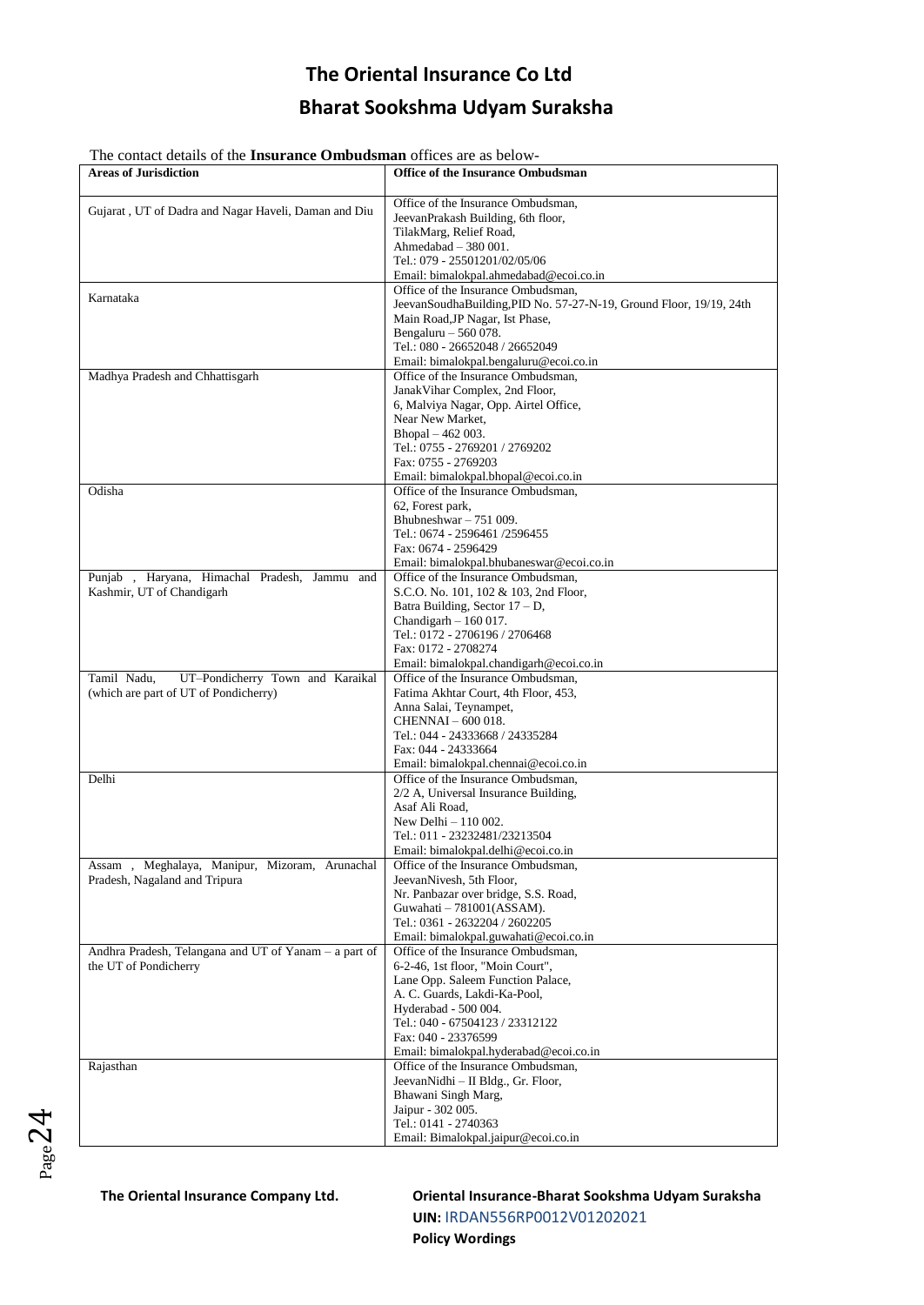| Kerala, UT of (a) Lakshadweep, (b) Mahe - a part of       | Office of the Insurance Ombudsman,     |
|-----------------------------------------------------------|----------------------------------------|
| UT of Pondicherry                                         | 2nd Floor, Pulinat Bldg.,              |
|                                                           | Opp. Cochin Shipyard, M. G. Road,      |
|                                                           | Ernakulam-682015.                      |
|                                                           | Tel.: 0484 - 2358759/2359338           |
|                                                           |                                        |
|                                                           | Fax: 0484-2359336                      |
|                                                           | Email: bimalokpal.ernakulam@ecoi.co.in |
| West Bengal, UT of Andaman and Nicobar Islands,           | Office of the Insurance Ombudsman.     |
| Sikkim                                                    | Hindustan Bldg. Annexe, 4th Floor,     |
|                                                           | 4, C.R. Avenue,                        |
|                                                           | KOLKATA - 700 072.                     |
|                                                           | Tel.: 033 - 22124339 / 22124340        |
|                                                           | Fax: 033 - 22124341                    |
|                                                           | Email: bimalokpal.kolkata@ecoi.co.in   |
|                                                           |                                        |
| of<br>Uttar<br>Pradesh<br>Districts<br>$\ddot{\cdot}$     | Office of the Insurance Ombudsman,     |
| Laitpur, Jhansi, Mahoba, Hamirpur, Banda, Chitrakoot,     | 6th Floor, JeevanBhawan, Phase-II,     |
| Allahabad, Mirzapur, Sonbhabdra, Fatehpur, Pratapgarh,    | Nawal Kishore Road, Hazratganj,        |
| Jaunpur, Varanasi, Gazipur, Jalaun, Kanpur, Lucknow,      | Lucknow - 226 001.                     |
| Unnao, Sitapur, Lakhimpur, Bahraich, Barabanki,           | Tel.: 0522 - 2231330 / 2231331         |
| Sravasti,<br>Gonda.<br>Faizabad.<br>Raebareli.<br>Amethi, | Fax: 0522 - 2231310                    |
| Balrampur,<br>Basti,<br>Ambedkarnagar,<br>Kaushambi,      | Email: bimalokpal.lucknow@ecoi.co.in   |
| Sultanpur, Maharajgang,<br>Santkabirnagar,<br>Azamgarh,   |                                        |
| Gorkhpur,<br>Deoria,<br>Mau,<br>Kushinagar,<br>Ghazipur,  |                                        |
| Chandauli, Ballia, Sidharathnagar.                        |                                        |
|                                                           |                                        |
| Goa,                                                      | Office of the Insurance Ombudsman,     |
| Mumbai<br>Metropolitan<br>Region                          | 3rd Floor, JeevanSevaAnnexe,           |
| excluding Navi Mumbai & Thane                             | S. V. Road, Santacruz (W),             |
|                                                           | Mumbai - 400 054.                      |
|                                                           | Tel.: 022 - 26106552 / 26106960        |
|                                                           | Fax: 022 - 26106052                    |
|                                                           | Email: bimalokpal.mumbai@ecoi.co.in    |
| State of Uttaranchal and the following Districts of Uttar | Office of the Insurance Ombudsman.     |
| Pradesh:                                                  | BhagwanSahai Palace                    |
| Agra, Aligarh, Bagpat, Bareilly, Bijnor, Budaun,          | 4th Floor, Main Road,                  |
|                                                           |                                        |
| Bulandshehar, Etah, Kanooj, Mainpuri, Mathura, Meerut,    | Naya Bans, Sector 15,                  |
| Moradabad, Muzaffarnagar, Oraiyya, Pilibhit, Etawah,      | Distt: GautamBuddh Nagar,              |
| Farrukhabad, Firozbad, Gautambodhanagar, Ghaziabad,       | U.P-201301.                            |
| Shamli,<br>Hardoi,<br>Shahjahanpur,<br>Hapur,<br>Rampur,  | Tel.: 0120-2514250 / 2514252 / 2514253 |
| Kashganj, Sambhal, Amroha, Hathras, Kanshiramnagar,       | Email: bimalokpal.noida@ecoi.co.in     |
| Saharanpur.                                               |                                        |
| Bihar,                                                    | Office of the Insurance Ombudsman,     |
| Jharkhand.                                                | 1st Floor, Kalpana Arcade Building,    |
|                                                           | Bazar Samiti Road,                     |
|                                                           | Bahadurpur,                            |
|                                                           | Patna 800 006.                         |
|                                                           | Tel.: 0612-2680952                     |
|                                                           | Email: bimalokpal.patna@ecoi.co.in     |
|                                                           |                                        |
| Maharashtra,                                              | Office of the Insurance Ombudsman,     |
| Navi<br>Thane<br>Area<br>of<br>Mumbai<br>and              | JeevanDarshan Bldg., 3rd Floor,        |
| excluding Mumbai Metropolitan Region                      | C.T.S. No.s. 195 to 198,               |
|                                                           | N.C. Kelkar Road, Narayan Peth,        |
|                                                           | Pune $-411$ 030.                       |
|                                                           | Tel.: 020-41312555                     |
|                                                           | Email: bimalokpal.pune@ecoi.co.in      |

## **Clause K. Information about Us**

The Oriental Insurance Company Limited

Address is mentioned on the Policy Schedule provided.

Web :www.orientalinsurance.org.in

E-mail : Is mentioned on the Top-Right of the Policy Schedule.

Customer Service: csd@orientalinsurance.co.in